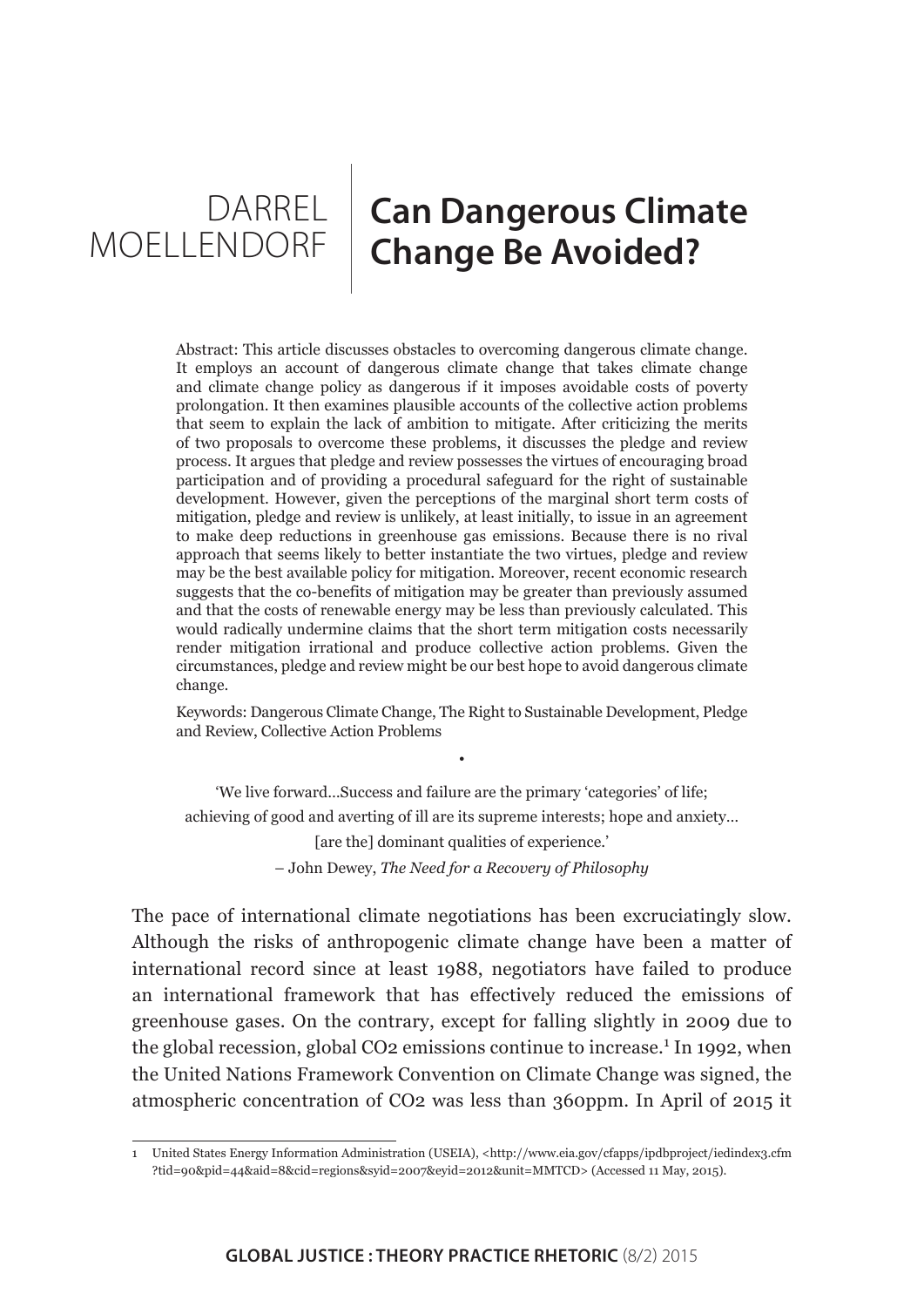was 403ppm.<sup>2</sup> A 12 percent increase over this period, despite the well-known risks of hardships and catastrophes due to climate change, suggests profound dysfunction in the international response to climate change.

The policy approach to mitigation that has been in favor since the Copenhagen meeting of the Conference of the Parties, COP 15, of the UNFCCC involves states developing mitigation reduction targets separately and in isolation rather than through a process of diplomatic give and take. These targets are to be incorporated into an international agreement as pledges subject to periodic reviews. These pledges are often referred to as intended nationally determined contributions (INDCs)<sup>3</sup>. The currency in which they are offered is percent reductions of CO2 emissions measured against a chosen baseline year that varies with each state. Analysis of the COP 16 pledges suggests that they are unambitious. According to the AR5, 'The Cancún Pledges are broadly consistent with cost-effective scenarios that are likely to keep temperature change below 3°C relative to preindustrial levels.'4 In anticipation of COP 21 in Paris in 2015 many states publicly stated the INDCs that they would commit to as part of a new international mitigation framework. A study prior to COP 21 based on the INDCs of the USA and the EU and the expected INDC of China the three largest emitters, accounting for 45 percent of all emissions—as well as the previous pledges of all other countries revealed a lack of ambition to reduce emission sufficiently to limit mean global temperature increase to 2°C.<sup>5</sup> This is corroborated by other analyses.<sup>6</sup>

There is, then, considerable anxiety that an international mitigation regime will not avoid dangerous climate change. This article discusses the obstacles to overcoming dangerous climate change. Any such discussion requires an account of what dangerous climate change is. The only plausible identificatory account of dangerous climate change is normative. I rely on an account I set out in *The Moral Challenge of Dangerous Change: Values, Poverty, and Policy*. 7

<sup>2</sup> National Oceanic and Atmospheric Administration, Earth Systems Research Laboratory, 'Trends in Atmospheric Carbon Dioxide', [<http://www.esrl.noaa.gov/gmd/ccgg/trends/>](http://www.esrl.noaa.gov/gmd/ccgg/trends/) (Accessed 13 May 2015).

<sup>3 &#</sup>x27;United Nations Framework Convention on Climate Change, Report of the Conference of the Parties on its nineteenth session, held in Warsaw from 11 to 23 November 2013', <[http://unfccc.int/resource/docs/2013/cop19/eng/10a01.](http://unfccc.int/resource/docs/2013/cop19/eng/10a01.pdf) [pdf>](http://unfccc.int/resource/docs/2013/cop19/eng/10a01.pdf) (Accessed 11 May 2015).

<sup>4</sup> IPCC, *Working Group III: Summary for Policymakers*, p. 12.

<sup>5</sup> Rodney Boyd, et al., 'What will global annual emissions of greenhouse gases be in 2030, and will they be consistent with avoiding global warming of more than 2°C?', ESRC Centre for Climate Change Economics and Policy, Grantham Research Institute on Climate Change and the Environment, <[http://www.lse.ac.uk/GranthamInstitute/wp-content/](http://www.lse.ac.uk/GranthamInstitute/wp-content/uploads/2015/05/Boyd_et_al_policy_paper_May_2015.pdf) [uploads/2015/05/Boyd\\_et\\_al\\_policy\\_paper\\_May\\_2015.pdf>](http://www.lse.ac.uk/GranthamInstitute/wp-content/uploads/2015/05/Boyd_et_al_policy_paper_May_2015.pdf) (Accessed 29 May 2015).

<sup>6</sup> Climate Action Tracker, 'Emissions Gap - How close are INDCs to 2 and 1.5°C pathways?', (Sept. 2, 2015), [<http://](http://climateactiontracker.org/news/222/Emissions-Gap-How-close-are-INDCs-to-2-and-1.5C-pathways.html) [climateactiontracker.org/news/222/Emissions-Gap-How-close-are-INDCs-to-2-and-1.5C-pathways.html](http://climateactiontracker.org/news/222/Emissions-Gap-How-close-are-INDCs-to-2-and-1.5C-pathways.html)> (Accessed 27 Sept. 2015).

<sup>7</sup> Darrel Moellendorf, *The Moral Challenge of Dangerous Climate Change: Values, policy and poverty* (Cambridge: Cambridge University Press, 2014), ch. 1.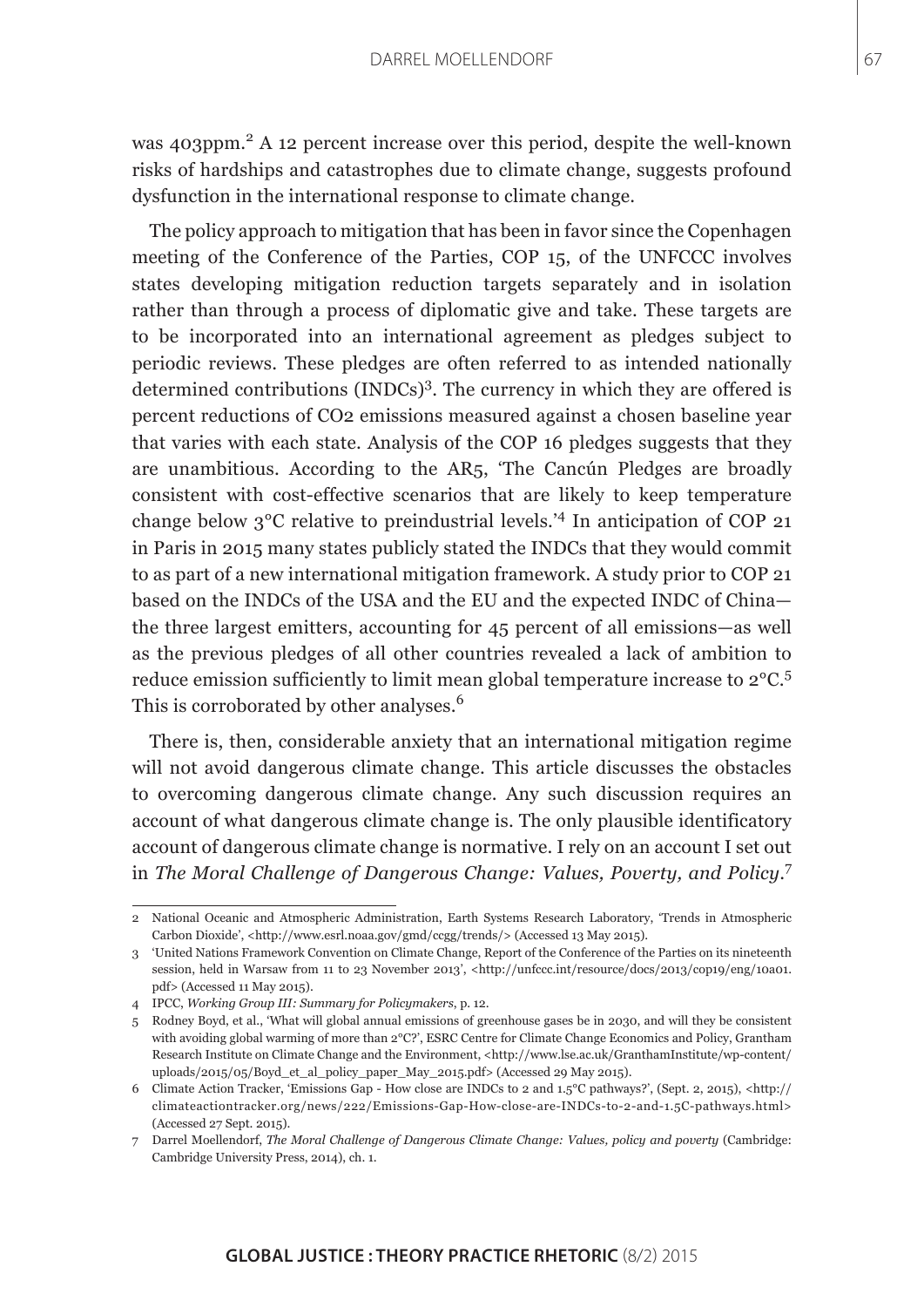That account takes climate change and climate change policy as dangerous if it imposes avoidable costs of poverty prolongation. I discuss plausible accounts of the collective action problems that seem to bedevil climate change negotiations and that seem to explain the lack of ambition to mitigate. I then consider the pledge and review process in light of these explanations. Pledge and review possesses two important virtues. First, voluntary pledges should encourage broad participation. Second, pledges made as a result of domestic political processes, and not through diplomatic wrangling, provide a procedural safeguard against poorer, weaker states being put under diplomatic duress. This is perhaps the best safeguard in the circumstances for ensuring the right of sustainable development. Despite these two virtues, given the perceptions of the marginal short term costs of mitigation, pledge and review is unlikely, at least initially, to issue in an agreement to make deep reductions in greenhouse gas emissions. Still there is no rival approach that seems likely to better instantiate the two virtues. Far from ideal, pledge and review may be the best available policy for mitigation. There may be grounds nonetheless to hope for increased mitigation ambition. Recent economic research suggests that the short term benefits of mitigation may be greater than previously assumed, perhaps even sufficient to offset the costs. This would radically undermine accounts that claim that there are collective problems, which render mitigation irrational. Two conclusions seem supported by the above considerations. First, rather than parceling out mitigation burdens so as to achieve the substantive requirements of justice in the assignment of mitigation burdens, pledge and review may approximate justice by procedural means. Second, an agreement lacking in sufficient ambition to avoid dangerous climate change might be strengthened, not primarily by appeal to moral duty, but through the proper recognition of the self-interests of states.

#### **Identifying Dangerous Climate Change**

Mitigation policies seek to stabilize atmospheric concentrations of greenhouse gases so as to limit global mean temperature increase. The consumption of fossil fuels produces significant benefits over the short term, as well as some short-term costs such as pollution-induced morbidity and in some cases uncertain reliance on foreign sources of energy. It also can contribute to longerterm benefits by making possible economic development. The hardships of burning fossil fuels, which fall mostly on people in the future, establish the reasons to cease that activity. The moral significance of these hardships can be conceived in at least two different ways. One way is to see fossil fuel use as generating a problem with regard to the *intergenerational distribution of costs*. For example, an approach that is standard in the economics of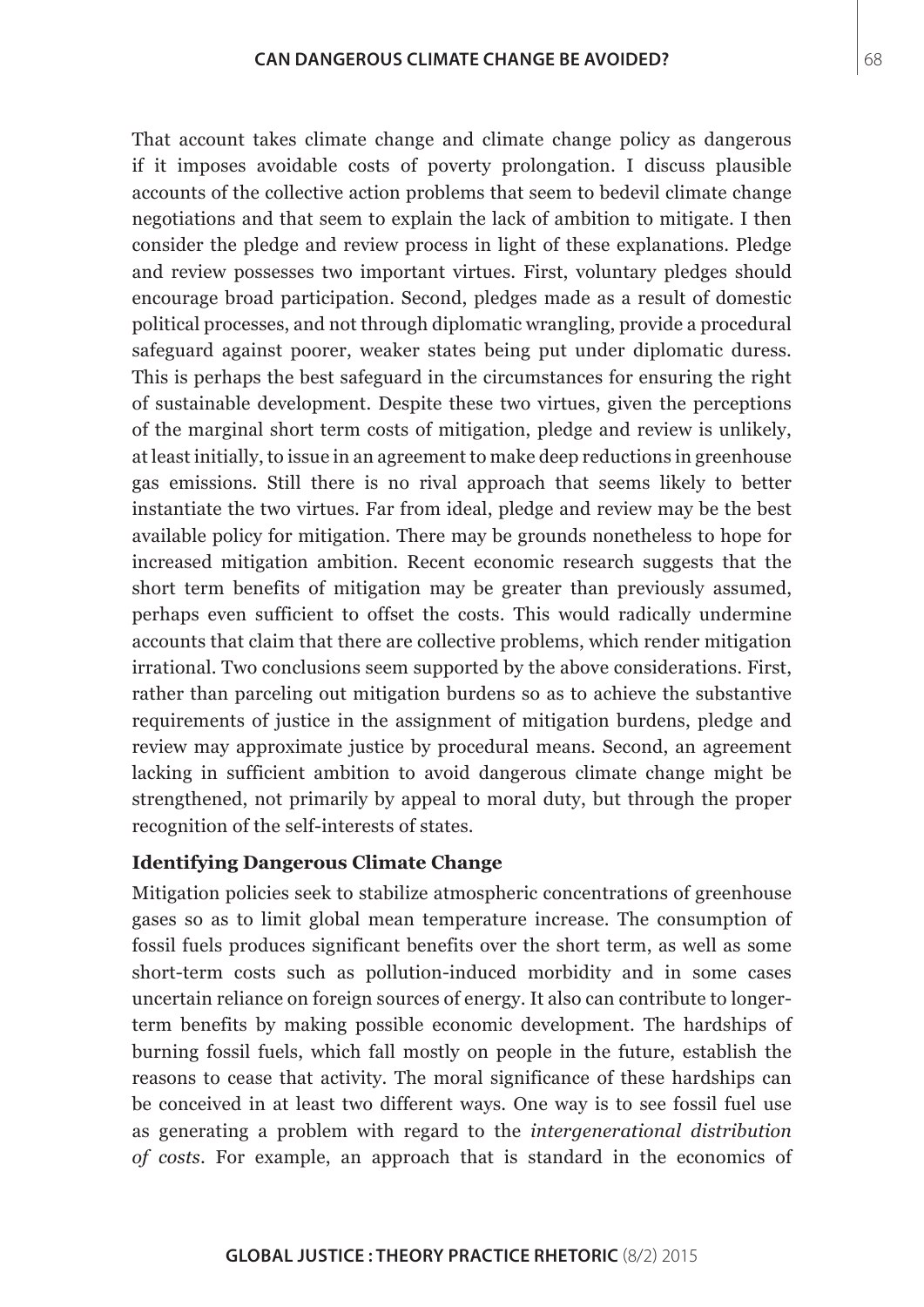climate change counsels the pursuit of mitigation policies that would produce optimal net growth (minus the costs) across generations.<sup>8</sup> One rival to that view seeks to equalize the ratio of costs to benefits across generations.<sup>9</sup> According to both of these views the moral task of mitigation is to get the right intergenerational distribution of costs. A second way of conceiving of the moral problem that burning fossil fuels causes is to take climate change as excessive if it surpasses a particular *threshold of risk imposition*. Approaches of this second kind enjoin against catastrophic changes or, more commonly, set the bar lower and seek to prevent dangerous climate change.

The second approach is the dominant one in international negotiations and the one that concerns me in this paper. The objective of the United Nations Framework Convention on Climate Change 'is to achieve…stabilization of greenhouse gas concentrations in the atmosphere at a level that would prevent dangerous anthropogenic interference with the climate system.'10 So conceived, the moral point of mitigation is not to get the distribution of intergenerational costs right but to prevent that amount of climate change that we have reason to believe is too risky. This requires a technical understanding of how the risks associated with warming can be reduced, an economic and social understanding of the costs of reducing risks, and a moral judgment about how to strike the balance between reducing risks and incurring various kinds of costs.

Preventing the inflation of risks due to warming requires capping the concentrations of greenhouse gases in the atmosphere because temperature increase varies with atmospheric concentration of greenhouse gases. The greenhouse gas that contributes the most to warming is CO2. After it is emitted a molecule of CO2 on average resides in the atmosphere hundreds of years. Hence, the atmospheric concentration of CO2 is best considered as a function of cumulative emissions since the industrial revolution. The policy consequences of this bit of atmospheric chemistry are significant. For any particular level at which the global mean temperature might be stabilized, there is a sum total of all anthropogenic emissions of greenhouse gases going back to the industrial revolution that must not be exceeded. For example, to have a 66 percent chance (or better) of limiting warming to no more than 2ºC

<sup>8</sup> Cf. for example William Nordhaus, *A Question of Balance: Weighing the options on global warming policies* (New Haven & London: Yale University Press, 2008).

<sup>9</sup> For a defense of this view see Darrel Moellendorf, 'Justice and the Intergenerational Assignment of the Costs of Climate Change,' *Journal of Social Philosophy* 40 (2009), 204-224. The view is modelled using the computing tools provided by Nordhaus in Darrel Moellendorf and Axel Schaffer, 'Equalizing the Costs of Climate Change – An Alternative to Discounted Utilitarianism', (unpublished).

<sup>10 &#</sup>x27;The United Nations Framework Convention on Climate Change Article 2', <[http://unfccc.int/files/essential\\_](http://unfccc.int/files/essential_background/background_publications_htmlpdf/application/pdf/conveng.pdf) [background/background\\_publications\\_htmlpdf/application/pdf/conveng.pdf](http://unfccc.int/files/essential_background/background_publications_htmlpdf/application/pdf/conveng.pdf)> (Accessed 13 May 2015).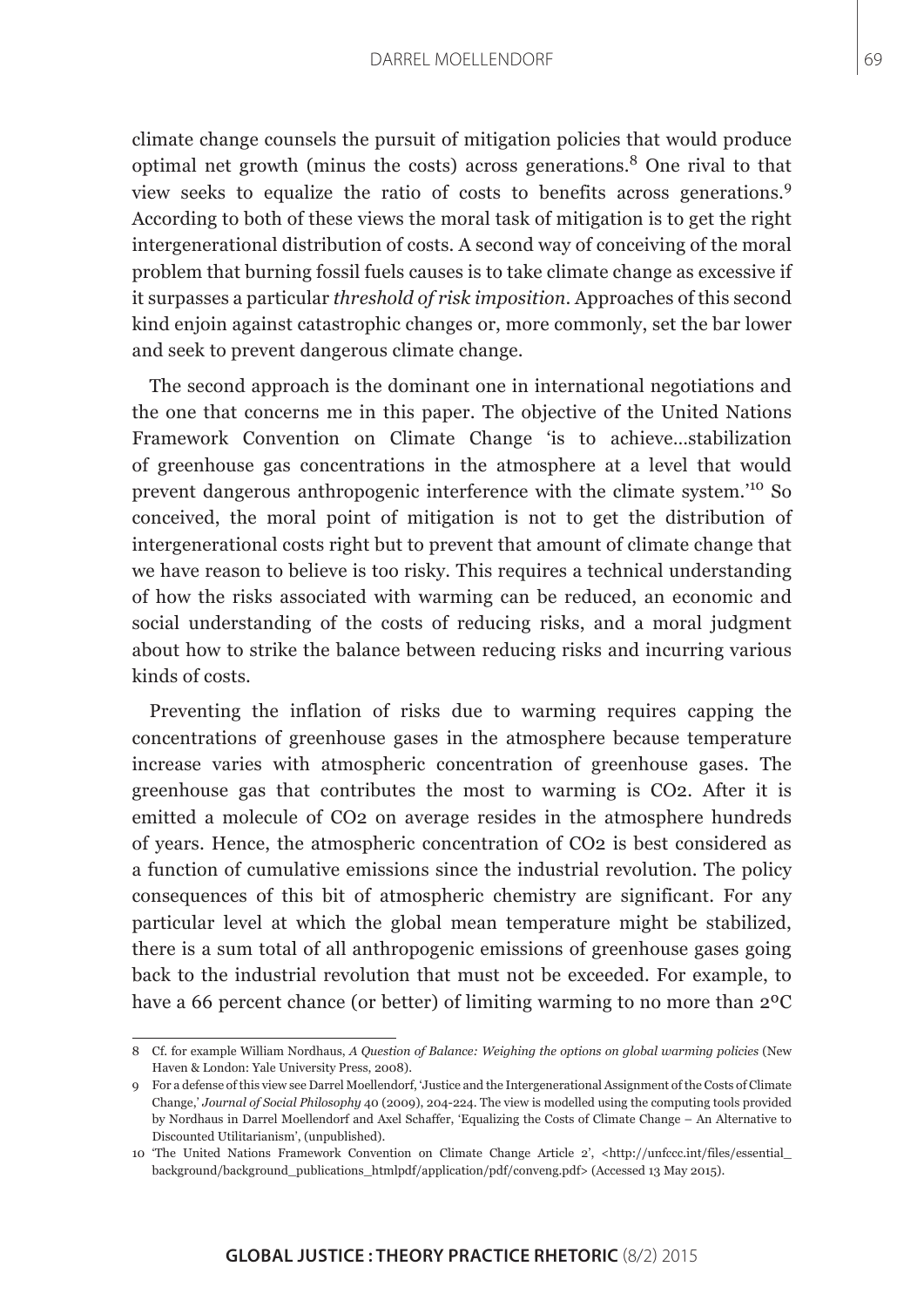above pre-industrial levels, no more than one trillion tons of carbon (or 3,670 GtCO2) can in total be emitted.<sup>11</sup> For  $3^{\circ}$ C the total is 1.5 trillion tons. To be clear, these emissions budgets are for the time period that begins with the industrial revolution and ends whenever the temperature target is hit. At the time of this writing more than half of the 2ºC budget has been used; over 590 billion tons of carbon have been emitted. The trillionth ton would be reached in early May of 2039, and the 1  $1/2$  trillionth ton in September of 2056.<sup>12</sup> As I write, these appointments are constantly being rescheduled for earlier dates as global emissions increase.

The long-term goal of a policy that seeks to limit warming at a stable temperature must be to stabilize the concentration of CO2 in the atmosphere by halting emissions completely. A zero carbon global economy is eventually required to arrest temperature increase. Most immediately, however, global emissions need to peak and begin reducing. Postponing the time at which emissions peak requires a much steeper reduction to stay within the cumulative budget of any temperature goal. The transition to a zero carbon economy might also be eased if technology were produced to remove carbon from the atmosphere on a wide scale. That would allow overshooting the cumulative emission budget and subsequent removal of the carbon from the atmosphere. The idea is that a negative carbon economy would correct for years of carbon profligacy. The historical result would be a net zero carbon economy.<sup>13</sup> Research into the kind of carbon dioxide removal technology required to achieve this is, however, still very far from yielding results that could be employed.

Mitigation policy aimed at arresting temperature increase must aim ultimately for a transition to a net zero carbon economy, and it seeks to ease that transition by beginning global emissions reductions as soon as possible. It seeks both the long term and the proximate goals in order to reduce the wellknown risks of hardship caused by climate change. The risks of climate change, then, provide reason for an international regime that effects a reduction in greenhouse gas emissions with the aim of an eventual transition to a carbon free global economy—call this 'a reason for mitigation.'

However, a mitigation regime might also impose morally significant costs. Because the engines of the global economy currently run principally on fossil fuels, if climate change mitigation policy results in significantly raising the

<sup>11</sup> IPCCC, 'AR5, The Physical Science Basis, Summary for Policy Makers', p. 25.

<sup>12</sup> Cf. [<http://trillionthtonne.org/](http://trillionthtonne.org/)> (Accessed 11 May 2015).

<sup>13</sup> See United Nations Environmental Programme (UNEP), *The Emissions Gap report 2014*, [<http://www.unep.org/](http://www.unep.org/publications/ebooks/emissionsgapreport2014/portals/50268/pdf/EGR2014_LOWRES.pdf) [publications/ebooks/emissionsgapreport2014/portals/50268/pdf/EGR2014\\_LOWRES.pdf](http://www.unep.org/publications/ebooks/emissionsgapreport2014/portals/50268/pdf/EGR2014_LOWRES.pdf)> (Accessed 14 May 2015). See also Intergovernmental Panel on Climate Change (IPCC), *Climate Change 2014, Mitigation of Climate Change, Summary for Policymakers, <http://www.ipcc.ch/pdf/assessment-report/ar5/wg3/ipcc wg3 ar5* [summary-for-policymakers.pdf>](http://www.ipcc.ch/pdf/assessment-report/ar5/wg3/ipcc_wg3_ar5_summary-for-policymakers.pdf) (Accessed 16 May 2015), p.12.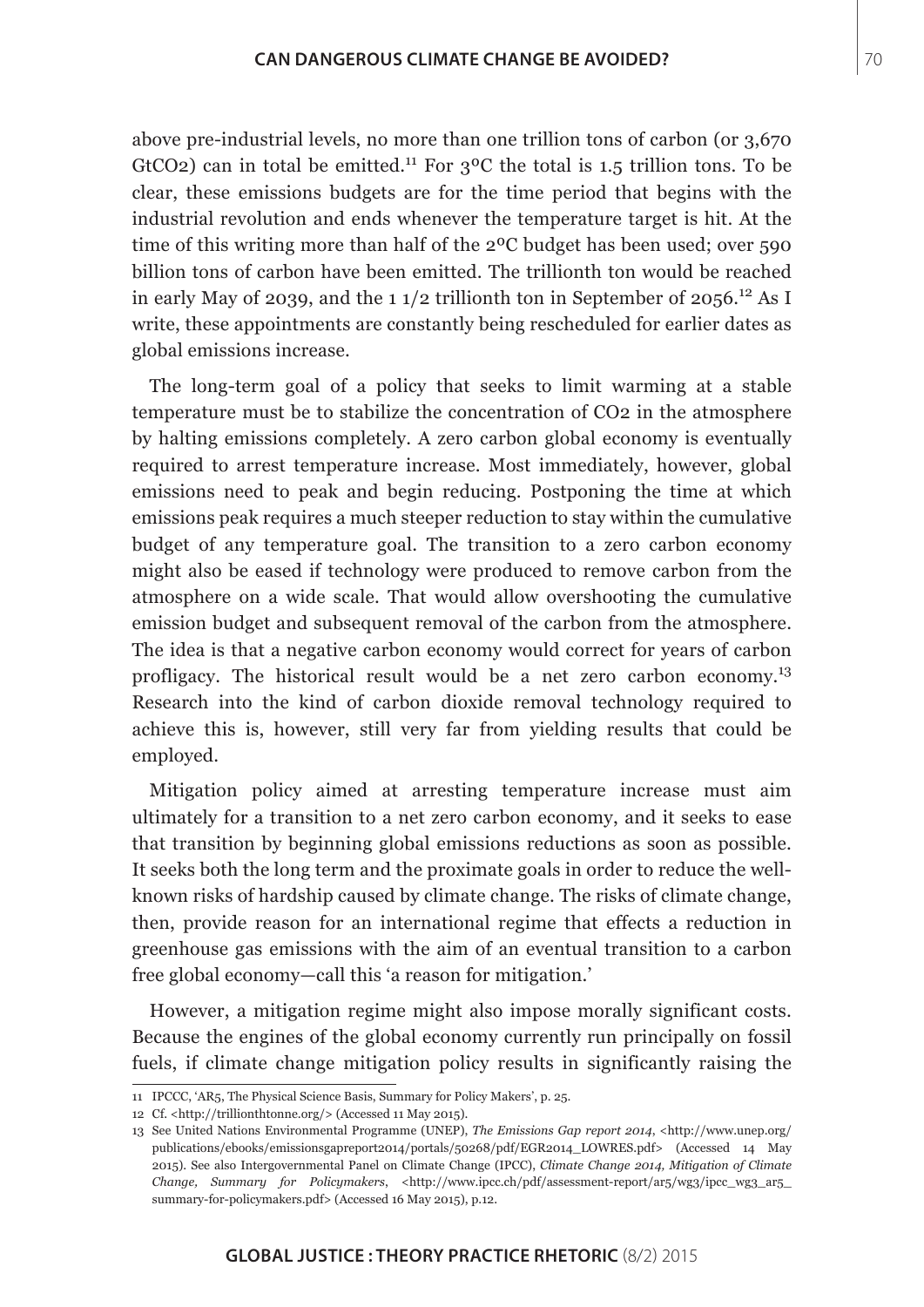price of energy, such a policy could produce morally significant economic hardships. This is best highlighted by examples. According to the World Bank in 2001 there were 400 million fewer people living in poverty in China than in 1981. The rate of poverty over that period dropped from  $53$  to 8 percent.<sup>14</sup> The evidence suggests that achieving that kind of success in poverty reduction is very energy intensive. In 1981 China emitted in total 1,439.84 million metric tons of CO2 from the consumption of energy. But by 2001 this had more than doubled to 3,226.52 million metric tons. Per capita emissions from the consumption of energy increased from 1.44 metric tons in 1981 to 2.54 in 2001.15 But the point need not rely on World Bank measures of poverty. Consider another country, South Korea, and another measure, the Human Development Index. In 1980 South Korea's HDI score was 0.63, more or less the same as Panama's; in 2011 it was 0.89, about even with Iceland.<sup>16</sup> South Korea's total CO2 emissions over that period rose from 131.73 million metric tons to and 650.45 million metric tons. Per capita emissions grew from 3.46 metric tons to 13.34 metric tons.17 In other words, per capita emissions nearly quadrupled over the period in which the HDI score moved from that on par with Central America to that on par with Northern Europe. On the basis of these two examples it seems that progress towards eradicating poverty and promoting human development on a large scale necessarily consumes massive amounts of energy.

The International Energy Agency (IEA) has performed a more systematic study of the relationship between energy and human development. The IEA has developed an Energy Development Index (EDI), which measures a country's use of modern energy. The index is a composite of four indices, each equally weighted, measuring household access to electricity, household access to clean cooking facilities, access to energy for public services, and access to energy for productive use. When countries' ranks on the EDI are potted against their rank on the HDI there is a strong correlation. As energy access expands a country's human development improves.18 Intuitively this is not a surprising

15 USEIA.

<sup>14</sup> World Bank, 'Fighting Poverty: Findings and lessons from China's success', <[http://econ.worldbank.org/WBSITE/](http://econ.worldbank.org/WBSITE/EXTERNAL/EXTDEC/EXTRESEARCH/0,,contentMDK:20634060~pagePK:64165401~piPK:64165026~theSitePK:469382,00.html) [EXTERNAL/EXTDEC/EXTRESEARCH/0,,contentMDK:20634060~pagePK:64165401~piPK:64165026~theSite](http://econ.worldbank.org/WBSITE/EXTERNAL/EXTDEC/EXTRESEARCH/0,,contentMDK:20634060~pagePK:64165401~piPK:64165026~theSitePK:469382,00.html) [PK:469382,00.html](http://econ.worldbank.org/WBSITE/EXTERNAL/EXTDEC/EXTRESEARCH/0,,contentMDK:20634060~pagePK:64165401~piPK:64165026~theSitePK:469382,00.html)> (Accessed 11 May 2015).

<sup>16</sup> United Nations Human Development Program. <[http://www.google.com/publicdata/explore?ds=bqed7l43](http://www.google.com/publicdata/explore?ds=bqed7l430i2r6_&ctype=b&strail=false&bcs=d&nselm=s&met_x=indicator_137506&scale_x=lin&ind_x=false&met_y=indicator_103606&scale_y=lin&ind_y=false&idim=country:15503:10303:2403:3803&ifdim=country&tunit=Y&pit=333777600000&hl=en_US&dl=en_US&ind=false&icfg#!ctype=b&strail=false&bcs=d&nselm=s&met_x=indicator_137506&scale_x=lin&ind_x=false&met_y=indicator_103606&scale_y=lin&ind_y=false&idim=country:15503:10303:2403:3803:10703&ifdim=country&pit=326844000000&hl=en_US&dl=en_US&ind=false) [0i2r6\\_&ctype=b&strail=false&bcs=d&nselm=s&met\\_x=indicator\\_137506&scale\\_x=lin&ind\\_x=false&met\\_](http://www.google.com/publicdata/explore?ds=bqed7l430i2r6_&ctype=b&strail=false&bcs=d&nselm=s&met_x=indicator_137506&scale_x=lin&ind_x=false&met_y=indicator_103606&scale_y=lin&ind_y=false&idim=country:15503:10303:2403:3803&ifdim=country&tunit=Y&pit=333777600000&hl=en_US&dl=en_US&ind=false&icfg#!ctype=b&strail=false&bcs=d&nselm=s&met_x=indicator_137506&scale_x=lin&ind_x=false&met_y=indicator_103606&scale_y=lin&ind_y=false&idim=country:15503:10303:2403:3803:10703&ifdim=country&pit=326844000000&hl=en_US&dl=en_US&ind=false) [y=indicator\\_103606&scale\\_y=lin&ind\\_y=false&idim=country:15503:10303:2403:3803&ifdim=country&tun](http://www.google.com/publicdata/explore?ds=bqed7l430i2r6_&ctype=b&strail=false&bcs=d&nselm=s&met_x=indicator_137506&scale_x=lin&ind_x=false&met_y=indicator_103606&scale_y=lin&ind_y=false&idim=country:15503:10303:2403:3803&ifdim=country&tunit=Y&pit=333777600000&hl=en_US&dl=en_US&ind=false&icfg#!ctype=b&strail=false&bcs=d&nselm=s&met_x=indicator_137506&scale_x=lin&ind_x=false&met_y=indicator_103606&scale_y=lin&ind_y=false&idim=country:15503:10303:2403:3803:10703&ifdim=country&pit=326844000000&hl=en_US&dl=en_US&ind=false) [it=Y&pit=333777600000&hl=en\\_US&dl=en\\_US&ind=false&icfg#!ctype=b&strail=false&bcs=d&nselm=s&m](http://www.google.com/publicdata/explore?ds=bqed7l430i2r6_&ctype=b&strail=false&bcs=d&nselm=s&met_x=indicator_137506&scale_x=lin&ind_x=false&met_y=indicator_103606&scale_y=lin&ind_y=false&idim=country:15503:10303:2403:3803&ifdim=country&tunit=Y&pit=333777600000&hl=en_US&dl=en_US&ind=false&icfg#!ctype=b&strail=false&bcs=d&nselm=s&met_x=indicator_137506&scale_x=lin&ind_x=false&met_y=indicator_103606&scale_y=lin&ind_y=false&idim=country:15503:10303:2403:3803:10703&ifdim=country&pit=326844000000&hl=en_US&dl=en_US&ind=false) [et\\_x=indicator\\_137506&scale\\_x=lin&ind\\_x=false&met\\_y=indicator\\_103606&scale\\_y=lin&ind\\_y=false&idim=c](http://www.google.com/publicdata/explore?ds=bqed7l430i2r6_&ctype=b&strail=false&bcs=d&nselm=s&met_x=indicator_137506&scale_x=lin&ind_x=false&met_y=indicator_103606&scale_y=lin&ind_y=false&idim=country:15503:10303:2403:3803&ifdim=country&tunit=Y&pit=333777600000&hl=en_US&dl=en_US&ind=false&icfg#!ctype=b&strail=false&bcs=d&nselm=s&met_x=indicator_137506&scale_x=lin&ind_x=false&met_y=indicator_103606&scale_y=lin&ind_y=false&idim=country:15503:10303:2403:3803:10703&ifdim=country&pit=326844000000&hl=en_US&dl=en_US&ind=false) [ountry:15503:10303:2403:3803:10703&ifdim=country&pit=326844000000&hl=en\\_US&dl=en\\_US&ind=false](http://www.google.com/publicdata/explore?ds=bqed7l430i2r6_&ctype=b&strail=false&bcs=d&nselm=s&met_x=indicator_137506&scale_x=lin&ind_x=false&met_y=indicator_103606&scale_y=lin&ind_y=false&idim=country:15503:10303:2403:3803&ifdim=country&tunit=Y&pit=333777600000&hl=en_US&dl=en_US&ind=false&icfg#!ctype=b&strail=false&bcs=d&nselm=s&met_x=indicator_137506&scale_x=lin&ind_x=false&met_y=indicator_103606&scale_y=lin&ind_y=false&idim=country:15503:10303:2403:3803:10703&ifdim=country&pit=326844000000&hl=en_US&dl=en_US&ind=false)> (Accessed 11 May 2015).

<sup>17</sup> USEIA.

<sup>18</sup> International Energy Agency, *World Energy Outlook 2012*, [<http://www.worldenergyoutlook.org/media/](http://www.worldenergyoutlook.org/media/weowebsite/energydevelopment/2012updates/Measuringprogresstowardsenergyforall_WEO2012.pdf) [weowebsite/energydevelopment/2012updates/Measuringprogresstowardsenergyforall\\_WEO2012.pdf](http://www.worldenergyoutlook.org/media/weowebsite/energydevelopment/2012updates/Measuringprogresstowardsenergyforall_WEO2012.pdf)> (Accessed 14 May 2015), p. 547.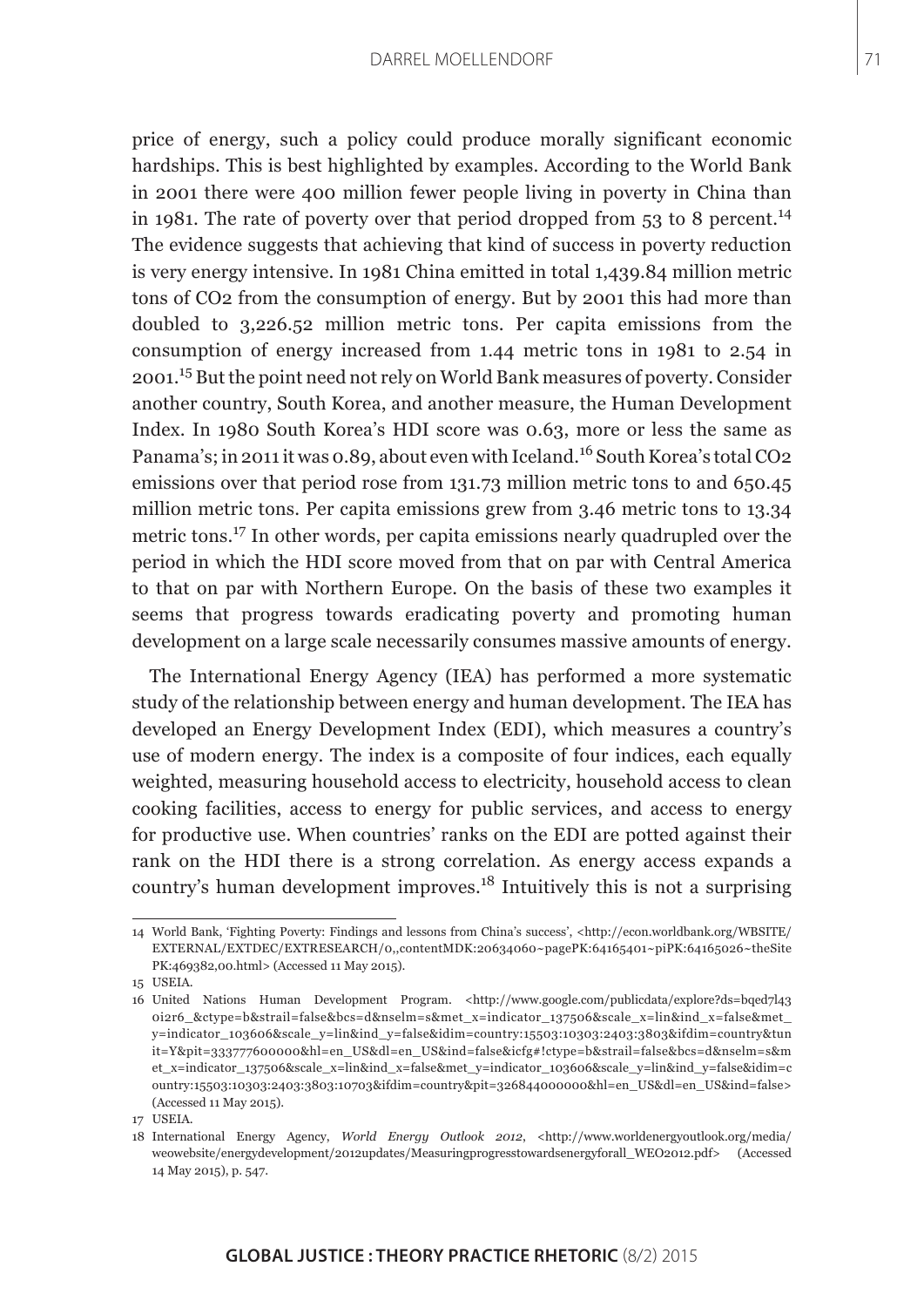result. Energy consumption is, after all, the means by which agriculture is modernized, exports for international trade are manufactured, and roads, hospitals, and schools are built. And, the less expensive the energy, the more quickly human development can proceed.

Unless the costs of renewable energy in the least developed and developing countries falls sufficiently, either by means of market forces or as a result of subsidies, so as to approximate the costs of coal in these areas, investing in renewable energy will come at the opportunity cost of slowing progress in poverty eradication and human development improvement. There are two reasons for an international regime not to hinder the consumption of energy by means of price increases. The first is to continue to benefit persons who are now being benefited by poverty eradication and human development programs; and the second is to reduce the number of those in the future who would otherwise be born into poverty. Call these 'reasons for the consumption of inexpensive energy' or just 'reasons for consumption' for short.

Both the reason for mitigation and the reasons for the consumption of inexpensive energy seem morally mandatory. Generally policy should not impose severe hardships on people, either through allowing greenhouse gas emissions or hindering homegrown efforts to eradicate poverty. Can these demands be reconciled? A plausible interpretation of the requirements of respect for the inherent dignity of persons, which is assumed in major human rights documents, is that persons must be regarded as co-authors of a common social life. I suggest that the ideal of co-authorship entails that institutions and policies may not be imposed upon people if they are based on principles, which could be reasonably rejected. But it would seem to be reasonable to reject any principle that contradicts either the reason for mitigation or the reasons for consumption. In light of the tension between the reasons for mitigation and consumption, we might wonder whether there is a principle for guiding international energy policy that satisfies what Derek Parfit calls the unanimity condition, namely a principle to which everyone would have sufficient reason to consent.19 Without such a principle, we would seem to be faced with a fundamental moral conflict in energy policy.

Everyone has reason to avoid involuntary poverty. The imposition of involuntary poverty by means of policy is an affront to human dignity. Hence, a principle that requires choosing from among available policy options the one that least hinders poverty eradication holds the promise of being a principle that cannot be reasonably rejected by persons seeking agreement on the basis of the value of human dignity. That consideration supports the

<sup>19</sup> Derek Parfit, *On What Matters Vol. 1* (Oxford: Oxford University Press, 2011), p. 188.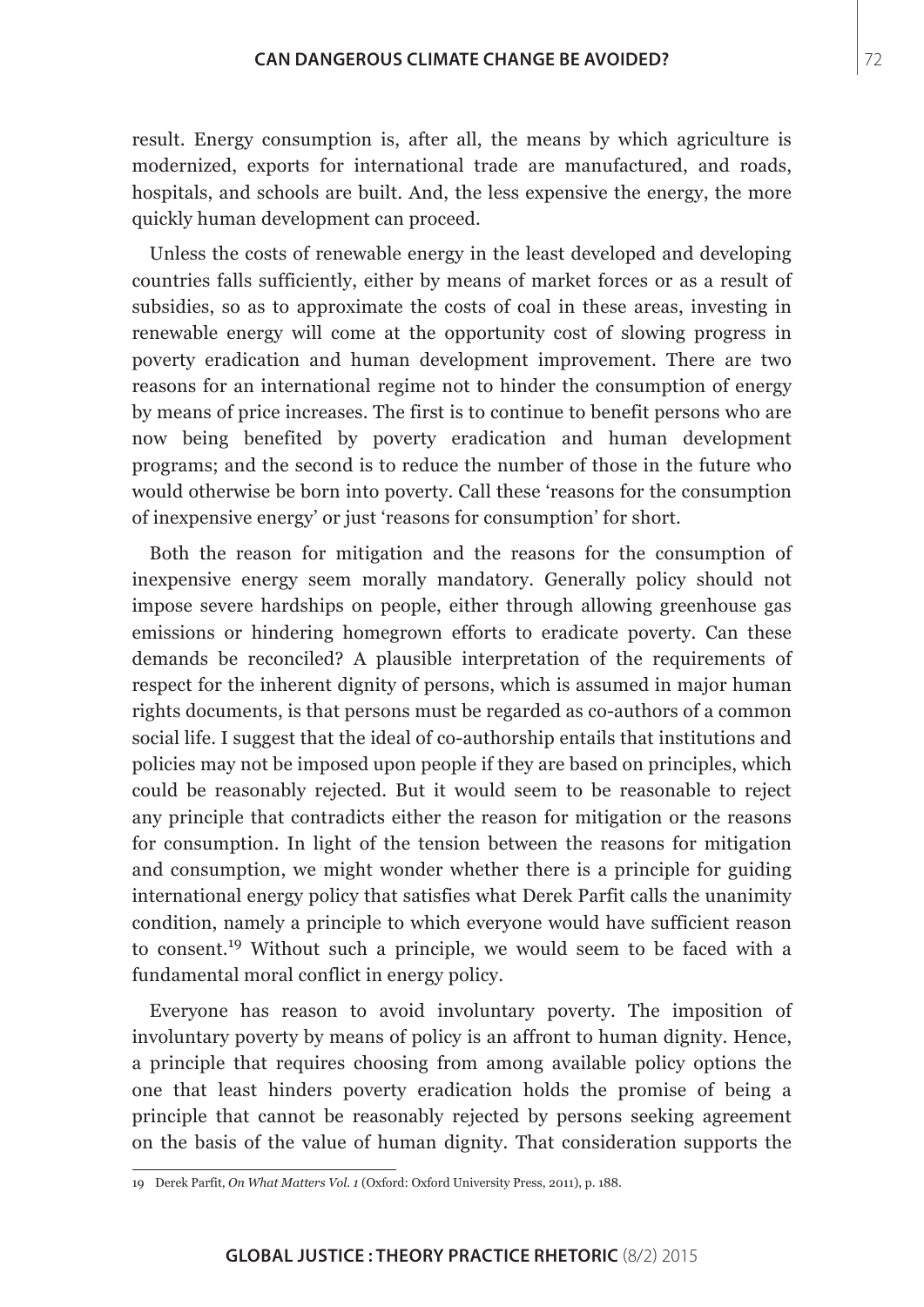following antipoverty principle for the evaluation of whether the social and economic costs of climate change mitigation policies are justified in light of the risks of climate change:

Policies and institutions should not impose any costs of climate change or climate change policy (such as mitigation and adaptation) on the global poor, of the present or future generations, when those costs make the prospects for poverty eradication worse than they would be absent them, if there are alternative policies that would prevent the poor from assuming those costs.

The antipoverty principle identifies a policy as dangerous if there are alternative policies available that hinder less the efforts to eradicate poverty. In picking out dangerous policies the principle applies both to policies permitting climate change and to policies combatting it.<sup>20</sup>

By endorsing the antipoverty principle I do not mean to assume that there are no other important risks associated with climate change, risks that we might have reason to avoid. The antipoverty principle is useful, however, because it resolves the tension between the reasons for mitigation and the reasons for consumption. The identification of dangerous climate change and dangerous climate change policy involves a normative judgment about what people have reason to avoid. By incorporating the claim that everyone has reason to avoid involuntary poverty, the antipoverty principle provides an identification of danger that everyone respecting human dignity has reason to accept.

According to the identificatory account of dangerous climate change that I have been defending, there is a *prima facie* reason to limit warming because of the well-known risks of climate change amplifying the problems of global poverty by means of devastating tropical storms, droughts, heatwaves, and flooding. In addition to these risks, precaution in response to the uncertainty that surrounds possibly cataclysmic events such as massive methane release from arctic or the collapse of terrestrial ice sheets provides additional reasons for mitigation since these events would be devastating generally, but the poor are especially vulnerable.<sup>21</sup> This account of danger, however, makes no reference to a particular temperature goal. In contrast the Copenhagen Accord, which was produced at the end of COP 15 in 2009, affirmed the aim of limiting warming to  $2^{\circ}C$ ;<sup>22</sup> and at the subsequent COP 16 in Cancún, the parties re-affirmed that aim and committed to a subsequent review of the

<sup>20</sup> I discuss the antipoverty principle in more detail in Darrel Moellendorf, *The Moral Challenge of Dangerous Climate Change: Values, Poverty and Policy* (Cambridge: Cambridge University Press, 2014), ch. 1.

<sup>21</sup> Cf. Moellendorf (2014) , ch. 3 for a defense of a strong precautionary principle.

<sup>22</sup> UNFCCC, 'Report of the Conference of the Parties on its fifteenth session, held in Copenhagen from 7 to 19 December 2009'. <<http://unfccc.int/resource/docs/2009/cop15/eng/11a01.pdf>> (Accessed 13 May 2015).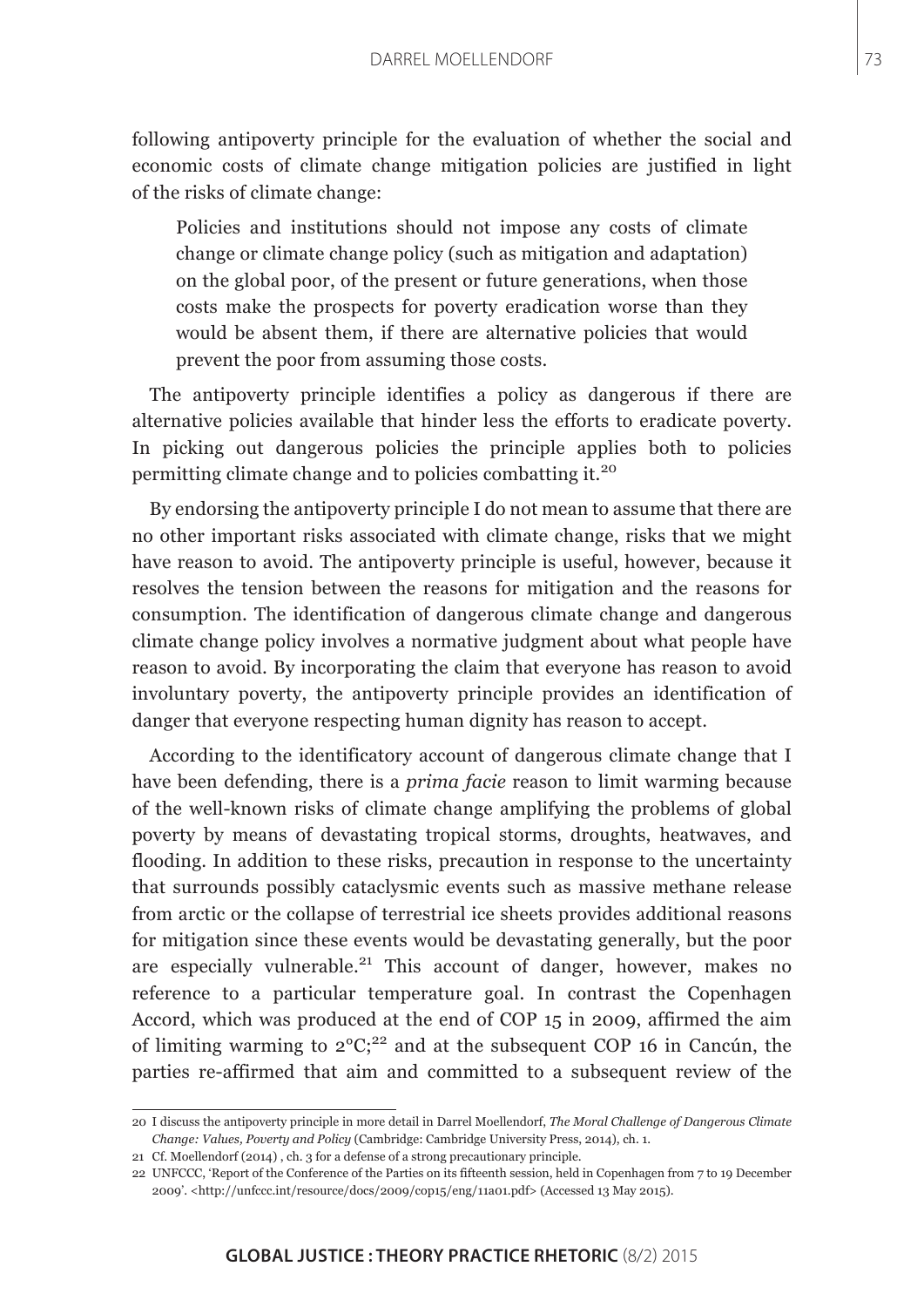science to consider whether the goal of limiting warming to 1.5°C would be more appropriate.<sup>23</sup> More recently some commentators have been advocating a switch to a target employing a greenhouse gas concentration limit rather than a temperature target in part because there is less elasticity between policies and concentrations than there is between policies and temperatures. This is due to uncertainties about the feedbacks of increasing concentrations.<sup>24</sup>

Regardless of whether policymakers prefer temperature targets or concentration targets, any particular target should be judged in light of whether greater mitigation would require policies that would prolong poverty. The antipoverty principle seeks the maximal mitigation effort consistent with policies that would not hinder national development policies. If the temperature increase could be limited to 1.5°C without requiring policies that constrain poverty eradication, then 2°C is too high. In comparing targets it is crucial to be aware of the various costs to the poor that might be imposed by a mitigation proposal focused only on a temperature limit. One cost is the increased absolute cost of energy generation, if a price is put on carbon. Increased energy costs threaten to slow human development and poverty eradication projects by raising their price tag. Another cost is an increase in food prices if agricultural production is directed more towards bio-fuels.<sup>25</sup> That threatens increased hunger. A third cost is the multitude of negative economic effects that would be caused if a sharp decrease in emissions in the developed countries were to lead to a recession. The effects of the Great Recession begun in 2008, and still ongoing in some regions, demonstrate that recessions in the developed world create profound hardships in developing countries. The economic crisis was transmitted to poor countries through several channels, including a reduction of foreign direct investment, decreased remittance transfers, and reduced demand for basic commodities. The Great Recession was deeply detrimental to human wellbeing in developing and least developed countries.26 This experience is important to recall when considering mitigation proposals that call for hitting targets by means of degrowth in the

<sup>23</sup> UNFCCC, 'Report of the Conference of the Parties on its sixteenth session, held in Cancun from 29 November to 10 December 2010', <[http://unfccc.int/resource/docs/2010/cop16/eng/07a01.pdf#page=2>](http://unfccc.int/resource/docs/2010/cop16/eng/07a01.pdf#page=2) (Accessed 14 May 2015). 1.5C° would be a remarkably ambitious goal. The Intergovernmental Panel on Climate Change (IPCC) Working Group III on mitigation does not summarize any mitigation modelling consistent with being likely to achieve that goal.

<sup>24</sup> Mike Hulme, 'On the "Two Degree" Climate Policy Target', in Ottmar Edenhofer, et al. (eds.), *Climate Change, Justice and Sustainability: linking climate and development policy* (Dordrecht: Springer, 2012), pp. 122-125.

<sup>25</sup> See Nuffield Council on Bioethics, 'Biofuels: Ethical Issues', (2011), [<http://nuffieldbioethics.org/wp-content/](http://nuffieldbioethics.org/wp-content/uploads/2014/07/Biofuels_ethical_issues_-chapter5.pdf) uploads/2014/07/Biofuels ethical issues -chapter5.pdf> (Accessed 14 May 2015), ch. 5.

<sup>26</sup> According to a 2010 World Bank report: 'as a result of the food, fuel and financial crises, 64 million more people are living in extreme poverty in 2010, and some 40 million more people went hungry last year. By 2015, 1.2 million more children under five may die, and about 100 million more people may remain without access to safe water', World Bank, 'Flash Note: World Bank Redoubles Help to Countries to Achieve 2015 MDGs' (13 Sept. 2010), <http://web. worldbank.org/WBSITE/EXTERNAL/COUNTRIES/AFRICAEXT/0,,contentMDK:22699344~menuPK:258658~pa gePK:2865106~piPK:2865128~theSitePK:258644,00.html>.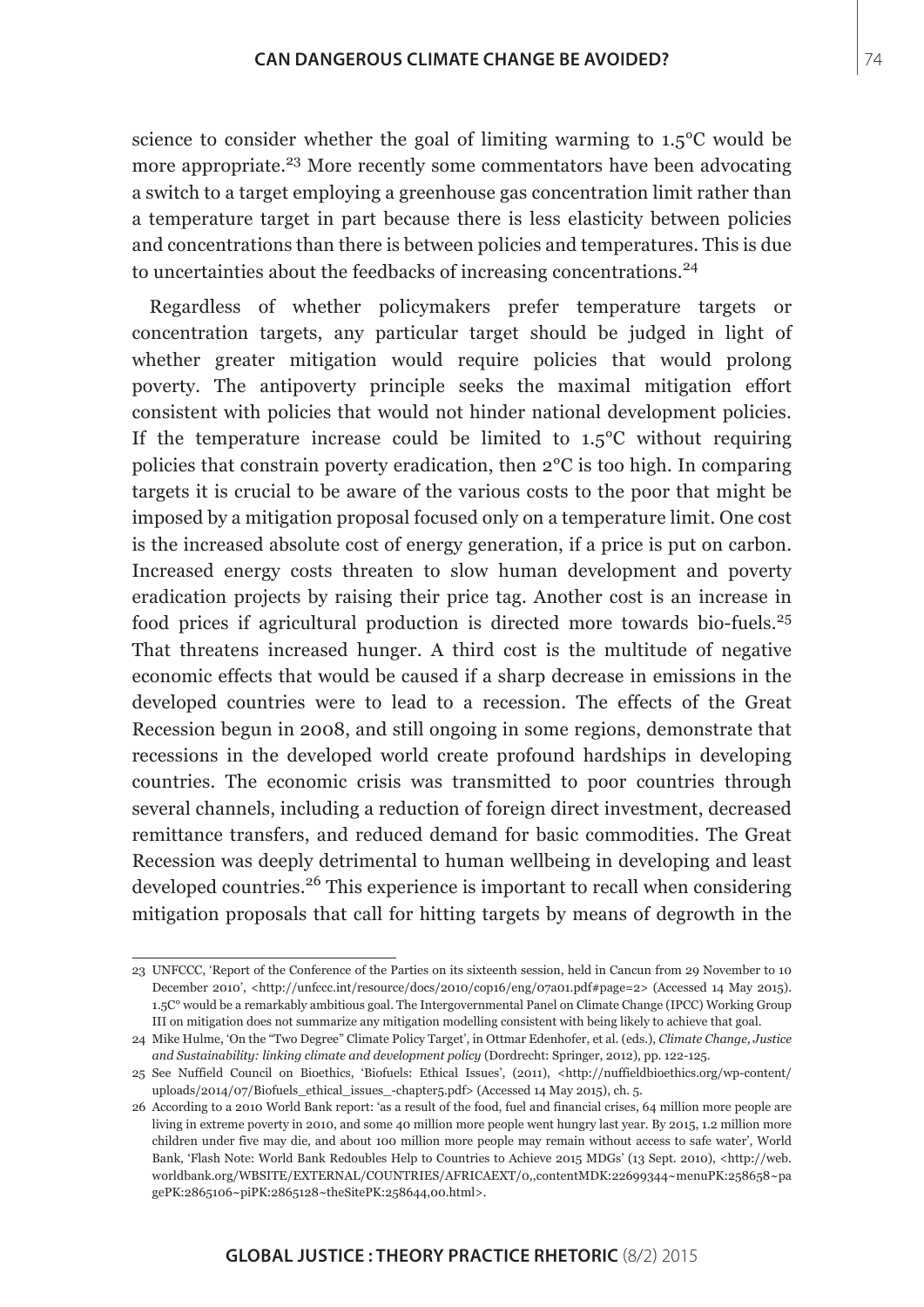industrialized world.<sup>27</sup> Recessionary experience suggests that such degrowth would lead to massive hardship in the developing and least developed world.

### **Why Have Mitigation Efforts Been so Limited?**

The risks of unmitigated climate change have been recognized by world leaders for decades. And major economic studies have long forecasted that, when costs and benefits are measured over a period of several decades, substantial global savings result from a policy of mitigation. William Nordhaus, for example, claims that, 'The optimal policy has a very substantial gain in net economic welfare totalling \$3.4 trillion.<sup>28</sup> But international negotiations have thus far failed to arrest the growing concentration of greenhouse gases in the atmosphere. Why has the negotiation process failed in the task that is its central objective? Plausible explanations would seem to involve some kind of collective action problem.

It is common now to consider climate change as a kind of tragedy of the commons problem along the lines made famous by Garrett Hardin.<sup>29</sup> The sum of individual acts of consumption of a good held in common may produce an outcome that is best for no one because the resource is eventually depleted, even though each person sees a compelling reason to continue to consume. In the case of climate change mitigation the tragedy of the commons explanation has roughly the following form:

1. A climate system stabilized approximately as it has been over the Holocene period is a global common good, which benefits every state.

2. The maintenance of that common good requires that some threshold number of states assume net mitigation costs over the medium term.

3. If other states assume costs sufficient to stabilize the climate system, then, for any given state, there is sufficient reason not to assume a share of the net short- to medium-term costs.

4. If others states do not assume costs sufficient to stabilize the climate system, then, for any given state, there is sufficient reason not to assume a share of the net short- to medium-term costs.

5. Hence, for any given state, although the maintenance of a stable

<sup>27</sup> Cf. Kevin Anderson, 'Avoiding "Dangerous" Climate Change Requires Degrowth Strategies from Wealthier Nations' (unpublished), <[http://kevinanderson.info/blog/avoiding-dangerous-climate-change-demands](http://kevinanderson.info/blog/avoiding-dangerous-climate-change-demands-de-growth-strategies-from-wealthier-nations/)[de-growth-strategies-from-wealthier-nations/>](http://kevinanderson.info/blog/avoiding-dangerous-climate-change-demands-de-growth-strategies-from-wealthier-nations/) (Accessed 15 May 2015). That argument is based the following earlier paper: Kevin Anderson and Alice Bows, 'Beyond 'Dangerous' Climate Change: Emission scenarios for a new world', *Philosophical Transactions of the Royal Society A* 369 (2011), 20-44. The degrowth position is popularized by Naomi Klein, *This Changes Everything: Capitalism vs. The Climate* (New York: Simon & Schuster Press, 2014), ch. 2.

<sup>28</sup> William Nordhaus, *A Question of Balance: Weighing the options on global warming policies* (New Haven & London: Yale University Press, 2008), p. 84.

<sup>29</sup> Garrett Hardin, 'The Tragedy of the Commons', *Science* 162 (1968), 1243-1248.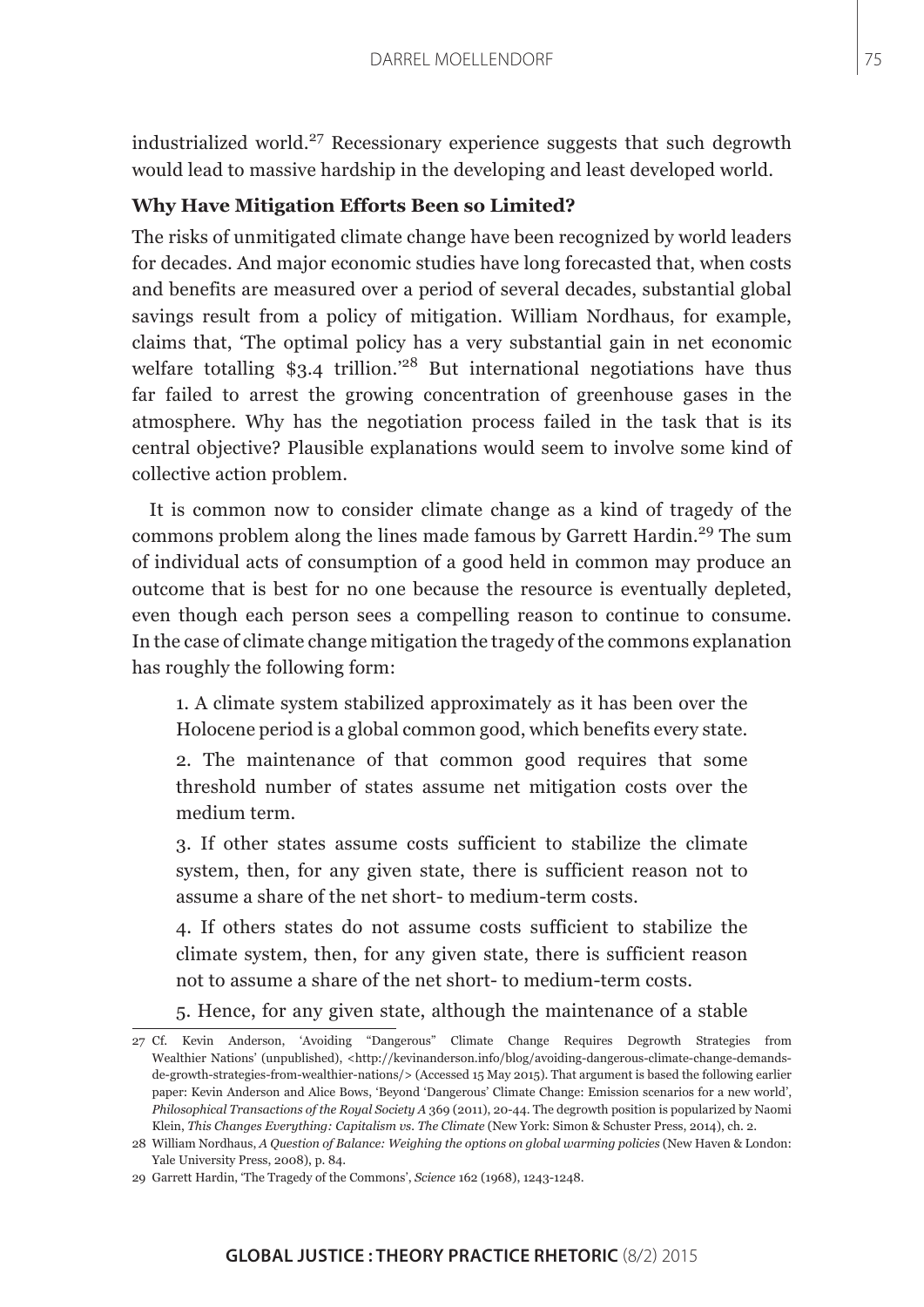climate system is beneficial, no matter what other states do, there is sufficient reason not to assume a share of the net medium term costs.

The explanation employing the framework of the tragedy of the commons is plausible insofar as there are marginal net costs over the medium-term for states making a transition to the widespread use of renewable energy. In that case, although each state has good reason to have a stable climate system maintained, it may be the case that no state has sufficient reason to assume the costs of maintaining it by means of mitigation.

In principle one way that a tragedy of the commons can be resolved is by the distribution and privatization of the resource threatened with overconsumption, thereby limiting legally permissible use of the property by each party. Private ownership also establishes an incentive for a party to preserve the resource for the enjoyment of long-term consumption. But this approach is not available to countries and the climate system because the climate system cannot be parceled out. Another way that the tragedy can be resolved is through the regulation of the use of the common resource. Typically that involves a strong, independent, and central authority with the means to make credible threats to sanction those who would contravene the regulations for use. This could provide with sufficient reason to cooperate in preserving the resource rather than depleting it. Such an authority could come to be if a sufficient number of the parties took steps towards organizing a common regulatory body that imposed the credible threat of cost imposition on parties, thereby increasing the costs of not complying with conservation. Solving collective action problems of this sort requires overcoming the enormous practical difficulties of getting enough parties moving in the direction of accepting an integrated, central authority, which can make credible threats of that kind.

Why has no central authority arisen from decades of climate negotiations? The banal answer is, of course, that too many countries in a position to lead have not been sufficiently motivated to establish such an authority. The analysis might stop there with the charge of a moral failing. Leaders of countries have failed in their duties to members of future generations. This is sometimes too simple a judgment. One reason for that is that treaties must be not merely signed but ratified, and the latter usually involves the domestic political process to a considerable extent. In democratic societies, legitimacy is conferred on a ratified treaty. Leaders negotiating treaties will find it difficult to promise more than they reasonably believe their citizens will endorse. So, the moral judgment often should be levelled against the countries and not just their leaders. In any case, moral judgment, even when appropriate, is not explanation. And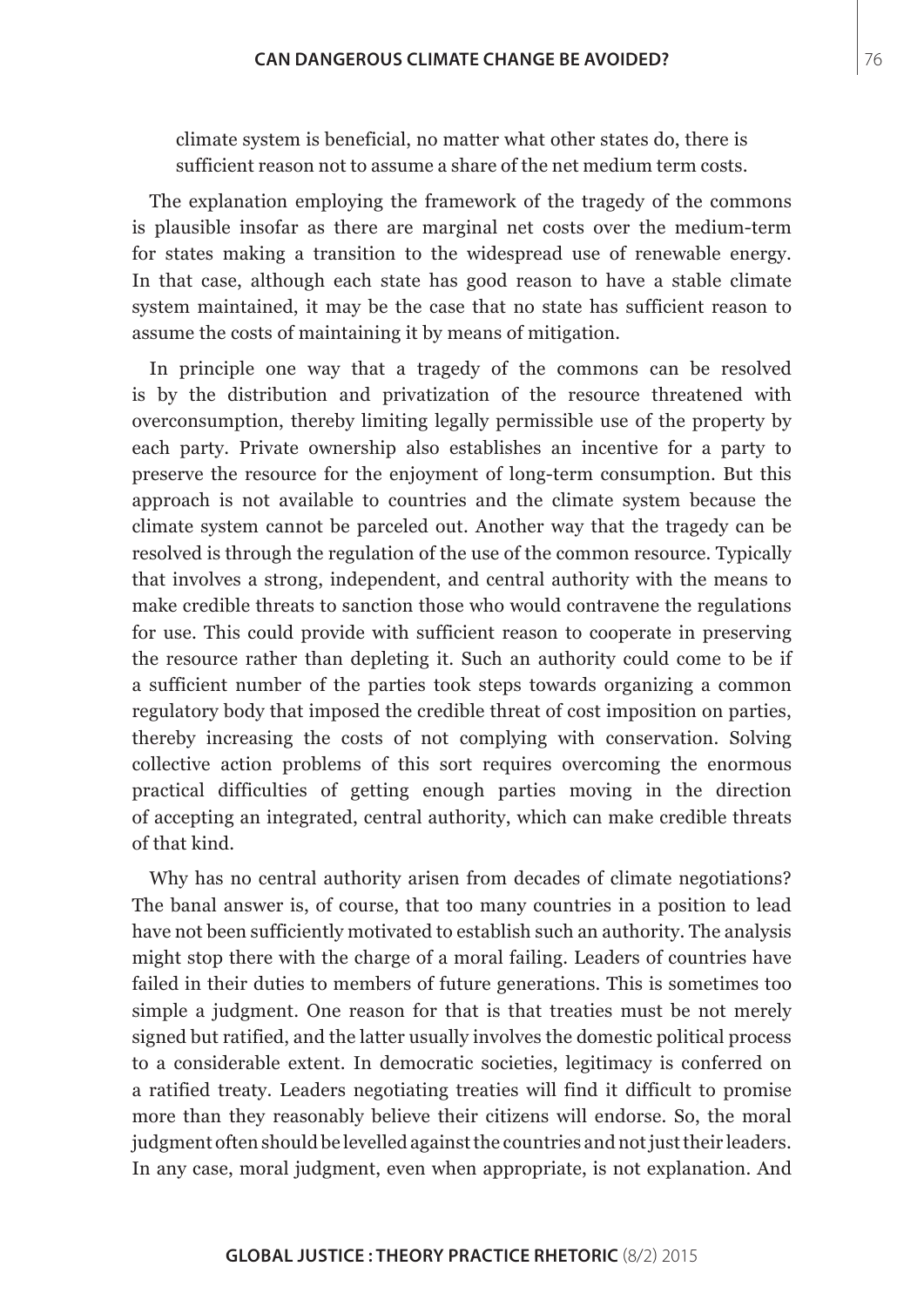without an adequate explanation there seems little hope for progress. If moral motivation has not been sufficient for countries to act, it seems doubtful that bare moral condemnation, even if appropriate, will be either.

Robert O. Keohane and David G. Victor argue plausibly that several aggravating factors have prevented the rise of a central authority that would solve the tragedy of the commons in the case of climate change mitigation. These include the following: 1) A wide distribution of interests among the states involved in negotiations; 2) uncertainty among the states about the risks to which they are exposed and about the benefits of cooperation; 3) a lack of linkages between states that would provide incentives to mitigate; 4) the diversity of problems that constitute climate change, including mitigation, adaptation, and others; and 5) the political difficulties of effecting a transition to renewable energy, especially where state capacity to regulate is weak and international cooperation is not robust.<sup>30</sup> Victor also argues that several other contingent features of the negotiations have prevented the establishment of an ambitious and effective mitigation treaty. Climate negotiations with a large number of parties, where decision making is based on the norm of unanimous consent, encourages unambitious proposals.<sup>31</sup> Since governments are usually not the emitters, and because the level of emissions is sensitive to several factors beyond a government's direct control, there is some reluctance to impose ambitious reduction goals.<sup>32</sup> The lack of full control over the factors involved in reducing emissions has also encouraged flexibility in targets and a reticence to make legally binding commitments for steep emissions reductions.

Additionally Victor contends that because national regulatory regimes vary widely, and absent a comprehensive cap and trade policy within a state, negotiators find it difficult to negotiate ambitious reductions with confidence that domestic policy will be appropriately fine-tuned to hit the cap accepted in the international agreement.<sup>33</sup> Ease in hitting the target might be facilitated by means of an international scheme of emissions credit trading, but, Victor claims, variations of domestic policy produce widely varying prices on carbon emissions that could not survive in an international market for emissions. Once again, domestic policies frustrate international integration.<sup>34</sup>

While not rejecting the tragedy of commons analysis altogether, Stephen

<sup>30</sup> Robert O. Keohane and David G. Victor, 'The Regime Complex for Climate Change', *Perspectives on Politics* 9 (2011), 12-13.

<sup>31</sup> David G. Victor, *Global Warming Gridlock* (Cambridge: Cambridge University Press, 2011), p. 213.

<sup>32</sup> *Ibid*., pp. 215-216.

<sup>33</sup> *Ibid*., pp. 74-75.

<sup>34</sup> *Ibid*., pp. 77-80.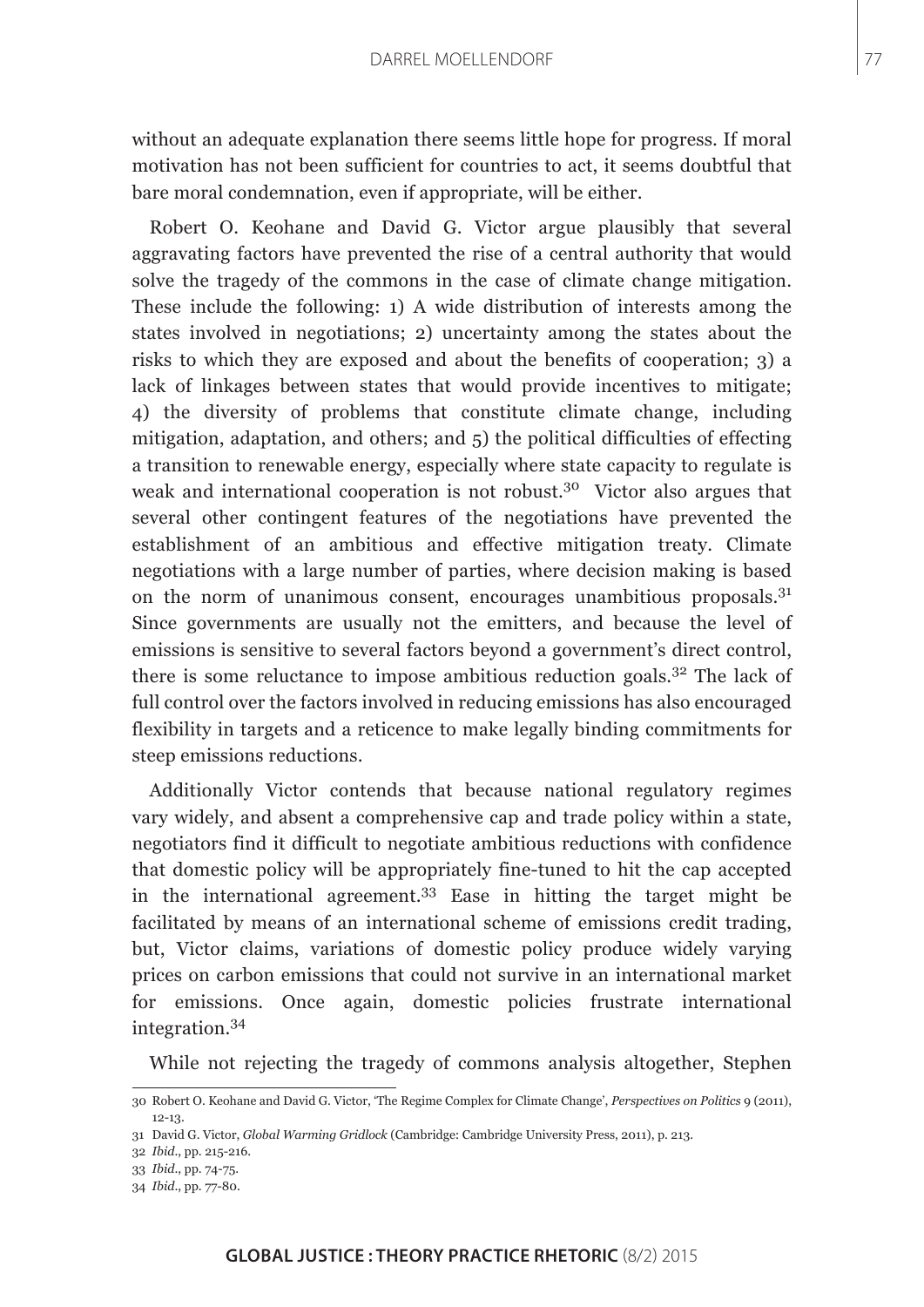M. Gardiner offers an alternative, novel account of the collective action problem that takes the actors to be generations rather than states. Intergenerational problems exists when a current generation would have to assume net costs in order to act in ways that bring net benefits to subsequent generations. In such cases there is an incentive to pass the buck to subsequent generations.35 In the case of climate change the structure of the problem takes approximately the following form:

1. Each generation has reason to have earlier generations assume mitigation costs in order to preserve a stable climate system, approximately as it has been over the Holocene period.

2. If for any earlier generation, acting to prevent the destabilization of the climate system requires incurring net costs, then it has insufficient reason to assume the costs.

3. For any earlier generation acting to prevent the destabilization of the climate system requires incurring net costs.

4. Hence, for any for any earlier generation, although it has reason to have earlier generations assume mitigation costs in order to preserve a stable climate system, it has insufficient reason to assume the costs of stabilizing the climate system.

The great practical difficulty of the intergenerational problem is that it is not possible for subsequent generations to establish a coercive authority that would provide earlier generations with sufficient reason to comply with intergenerational projects. The result, according to Gardiner, is 'the tyranny of the contemporary.'36 He seems to suggest that this sort of collective action problem offers the best explanation of why states have lacked so much ambition in developing an international climate change mitigation regime. 'This would explain why they are willing to take small, cautious steps that can be reviewed on a decade-by-decade basis. For taking low-cost measures to slow down the warming (as opposed to arresting it) is strongly in the interests of those who may be around for another twenty to forty years.'37 Indeed, Gardiner claims that 'the presence of temporal dispersion threatens to undercut the very motivation of countries to act' and that that 'is the real global warming tragedy.'38 According to Gardiner's explanation, if there is to be a solution to the collective action problem, normative argumentation and changed motivation based upon such argumentation will play a large role. People have

<sup>35</sup> Stephen M. Gardiner, *A Perfect Moral Storm: The Ethical Tragedy of Climate Change* (Oxford: Oxford University Press, 2011), p. 36.

<sup>36</sup> *Ibid*., ch. 5.

<sup>37</sup> Stephen M. Gardiner, 'The Global Warming Tragedy and the Dangerous Illusion of the Kyoto Protocol', *Ethics and International Affairs* 18 (2004), p. 37.

<sup>38</sup> Gardiner (2011), p. 125.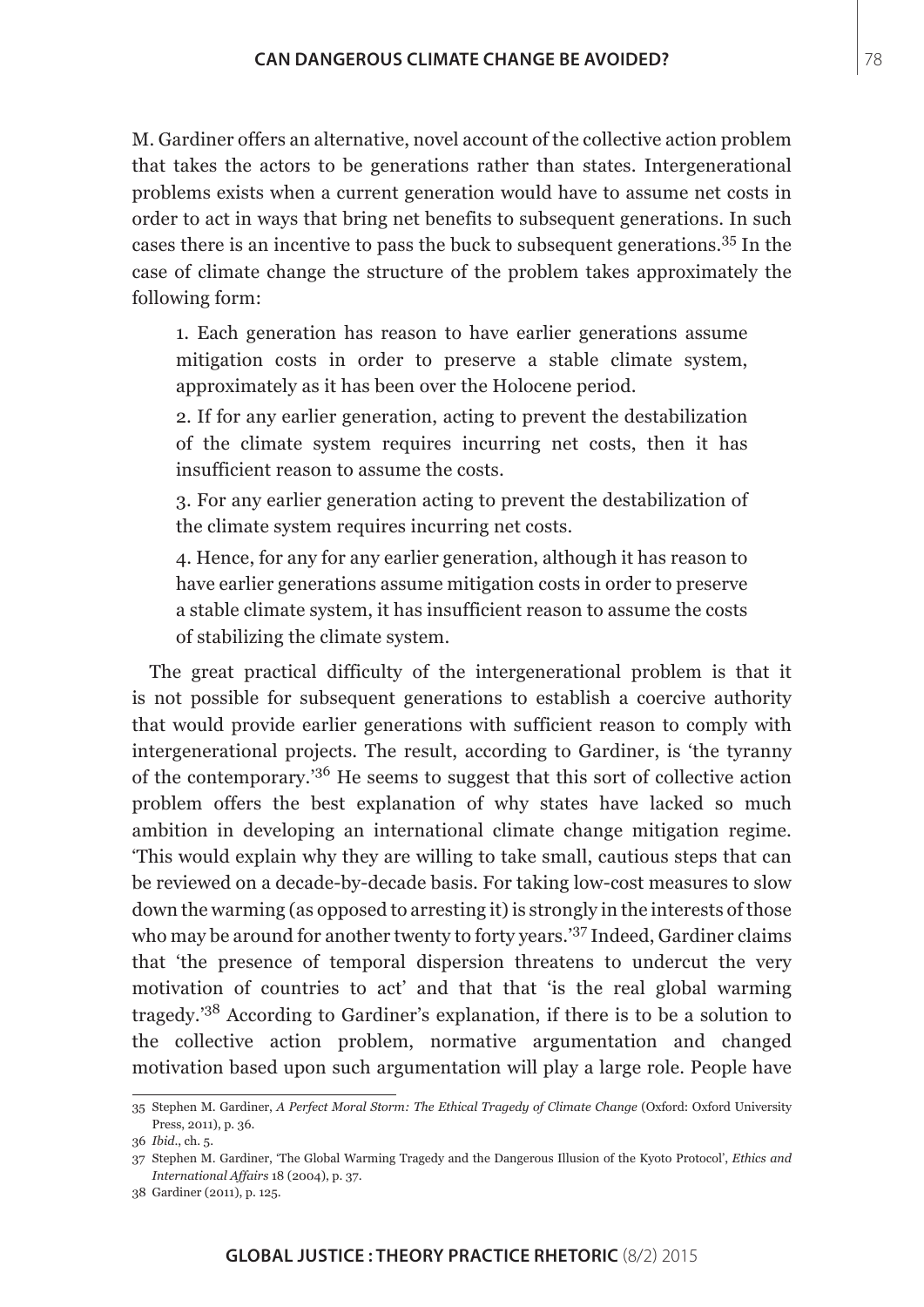to be convinced that their moral duty to future generations trumps their interest in consuming fossil fuels, and institutions based on that conviction must be designed and built.

The claim that the real global warming tragedy is an intergenerational problem seems to mean that that the intergenerational problem has more explanatory power than the tragedy of commons, that it better accounts for the failure to mitigate. Given the great difficulties in solving the intergenerational problem this is a sobering thought. For present purposes we do not need to solve the matter of which account best explains mitigation failure. It is enough to notice that the problem in both cases arises because, even though it is widely recognized that stabilizing the climate system is beneficial, there are insufficient reasons to assume the costs over the short- to medium-term of stabilizing the system. This is explicit in premises 3 and 4 of the explanation based on the tragedy of the commons. Regardless of what other states do, no state has sufficient reason to assume the net costs of climate change mitigation. It is also explicit in premises 2 and 3 of the explanation by means of the intergenerational problem. Because mitigating climate change requires a generation incurring net costs on behalf of subsequent generations, no generation has sufficient reason to mitigate. We shall return to the plausibility of the claim that there are such net costs in section 4. But for now we assume that to be the case and we turn to proposals for the solutions to these problems.

#### **Policy Proposals for Overcoming the Collective Action Problems**

In order to solve the problems of incentivizing states Victor proposes a club model that begins, not with all of the parties of the UNFCCC, but with a small group of the willing. He suggests that the development of a climate change mitigation regime should be modelled roughly on the development of the international trade regime. It starts with a small group of states, which see an advantage in coming together to mitigate climate change. 'When negotiations are complex there is a strong premium on starting with a small number of countries that matter most.'39 This responds in two ways to the problems that he has identified. First, in the negotiations among motivated parties, the interest in defecting is less. Second, a smaller motivated group is far more likely to produce robust emissions reductions than is a large body, whose members have very divergent interests in climate change policy. Ambition to mitigate may be encouraged by making significant promises contingent on what other parties propose. That builds the trust necessary to overcome the collective action problem.

<sup>39</sup> Victor (2011), p. 242.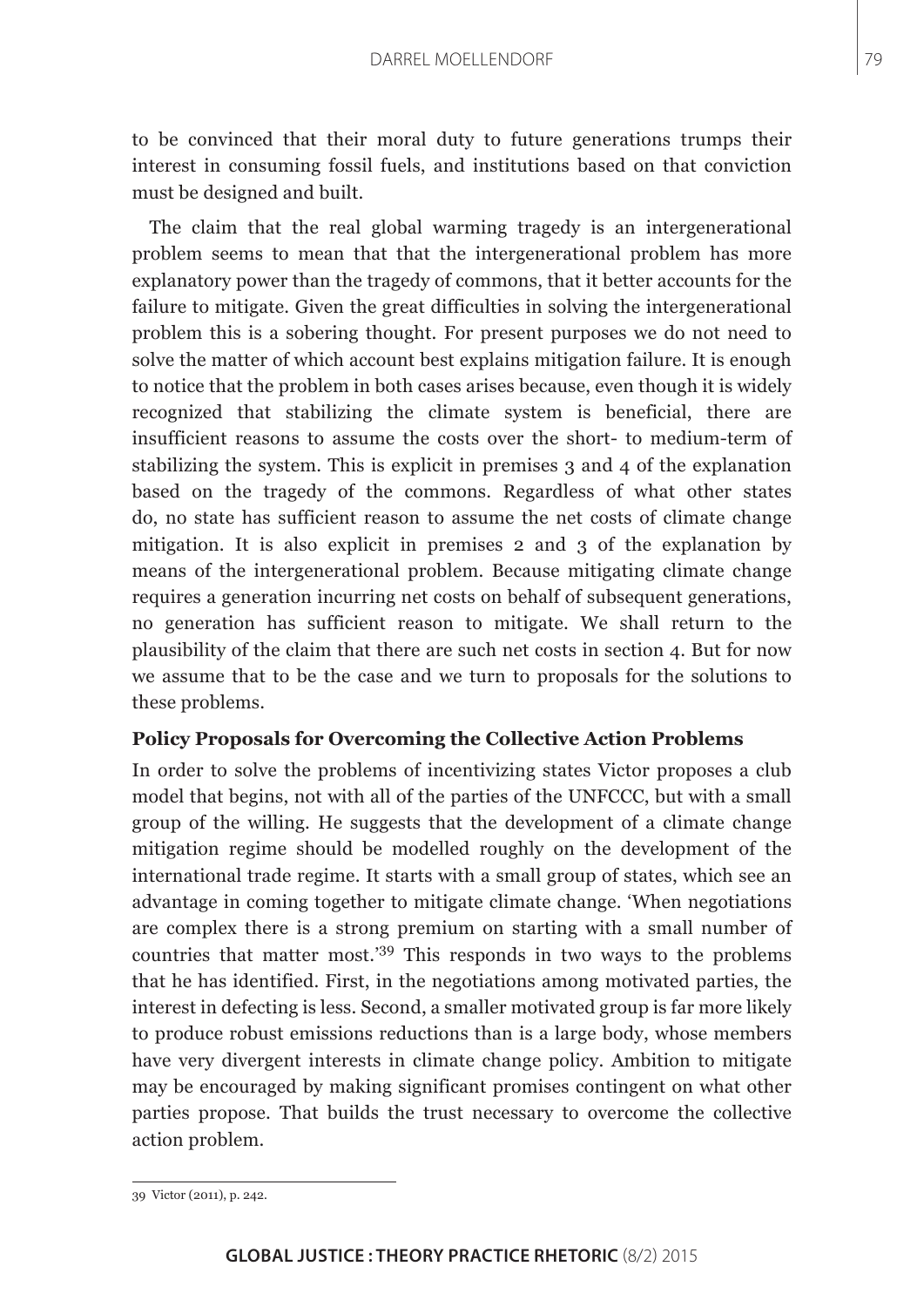Victor imagines a process in which mitigation obligations are freely assumed, primarily on the basis of the interests of states. Some states that are enthusiastic about climate change will cooperate to trade of emission entitlements and to establish mechanisms of gaining credit by financing low and no carbon energy generation in developing countries, thereby bringing other members into the club. The main incentives driving this process would be market access to the emissions entitlements and access to markets in infrastructure and development assistance. But there are also the benefits that vary by state, which are negotiated upon ascension to the club. Ultimately, however, as mitigation becomes more difficult and greater assurances would be required to keep the club together, punitive measures for non-compliance, such as trade sanctions, would become necessary.

The principal drawback of Victor's proposal is the complexity of the process that would eventually bring about substantial progress in mitigation. The proposal foresees complex negotiations, which can become protracted. Victor's favorite analogy, the WTO, demonstrates this point. There were 47 years between the founding of the GATT in 1948 and its dissolution into the WTO in 1995. Negotiating rounds within the WTO have been enormously complicated. Since the advent of the Doha Round in 2001 progress has been slow or stalled. Climate change mitigation does not enjoy that kind of luxury with respect to time. Given the urgency of capping global emissions, the process of developing and implementing an effective climate change mitigation framework must proceed at a pace considerably quicker than that of trade negotiations. If Victor is correct about how the collective action problem must be overcome, the news is not particularly welcome, since it seems unlikely that the process he advocates can accommodate the urgency.

An institutional solution to the intergenerational problem requires a means by which the interests of subsequent generations are given sufficient voice to hold previous generations accountable. Developing the right sort of institutions requires first establishing sufficient moral resolve to take seriously the interests of future generations and second intelligent institutional design that would satisfactorily represent those interests. Gardiner offers as a proposal for institutional design a global constitutional convention for the purposes of establishing a global constitutional system, which would represent the interests of future generations.40 Such a system he takes to be a set of norms regarding 'the limits of government power or authority.'41 Gardiner says little about the enforcement of these norms. But to be effective, the constitutional system

<sup>40</sup> Stephen M. Gardiner, 'A Call for a Global Constitutional Convention Focused on Future Generations', *Ethics and International Affairs* 28 (2014), 299-316.

<sup>41</sup> *Ibid*., p. 306.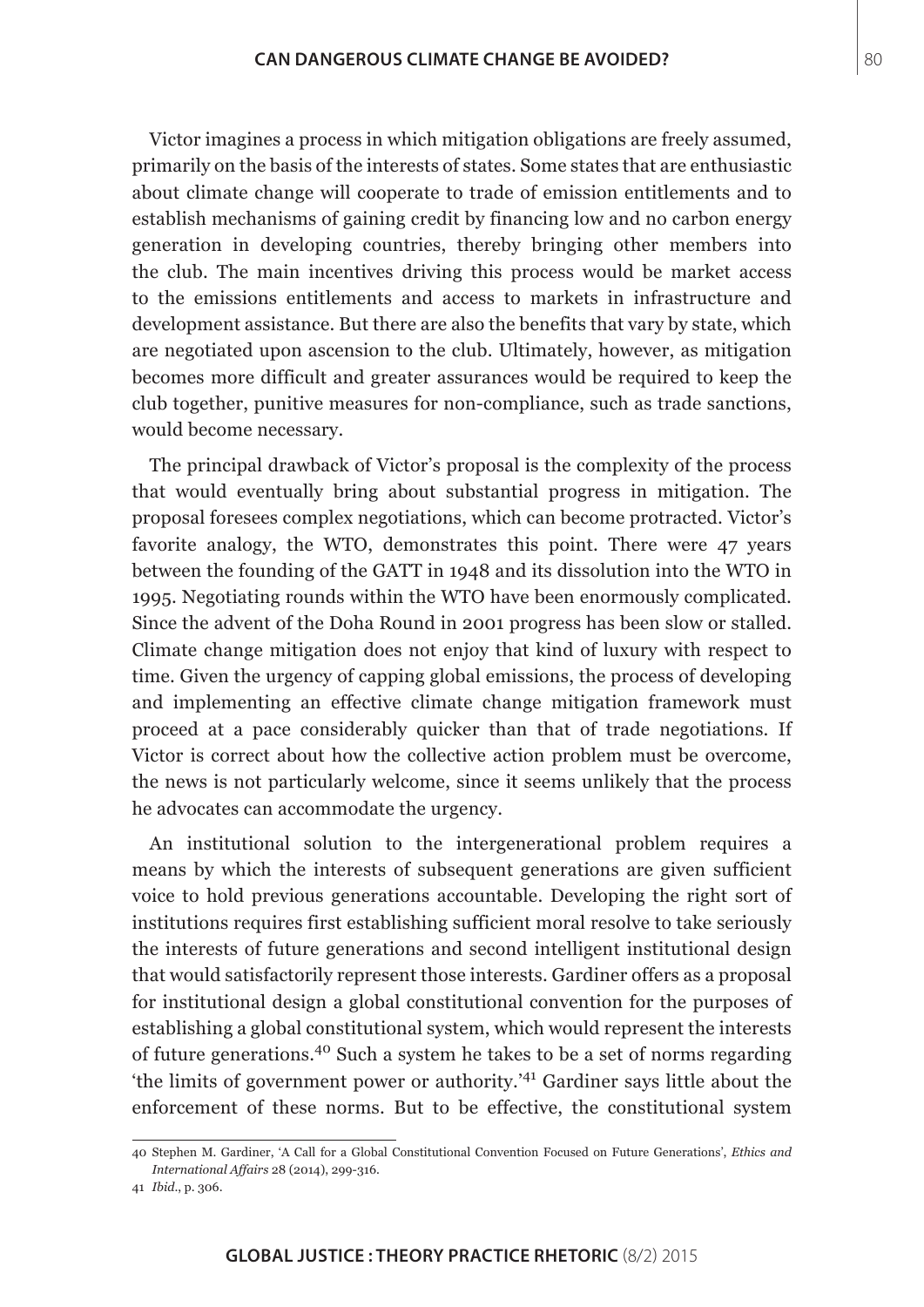would need to be able to credibly threaten agents in the present on behalf of the interest of future people. This would require coercive power. If states that acted contrary to the interests of future generations could not be sanctioned, then there would be no reason to think that the constitutional system would be effective in solving the problem.

Gardiner is at pains to distinguish his suggested constitutional convention from a world government, which, he claims, the former would not necessarily produce. But the aim of the convention is to produce a constitutional system. If that system has legal authority backed by the threat of sanction, and if the authority were answerable to the representatives of future persons from regions, rather than states, as Gardiner recommends, then it would be a separate global authority that either usurped power from, or limited the power of, states. It would seem to be a form of global political authority, if not a full blown global state. That may in fact be what is needed to address the intergenerational problem in a robust way, but it would likely find fierce resistance from powerful states that are not keen to give up a domain of authority. This suggests enormous political challenges in implementing the proposal, the significance of which—as with Victor's proposal—is that time is limited.

Setting aside the hurdle to implementing Gardiner's proposal, it is not yet sufficiently developed to judge whether it could function adequately assuming it were implemented. He proposes that the convention should represent generations from different time-periods with an infinite time horizon.42 This raises a number of questions about the makeup and functioning of such a convention. How many generations get represented? There cannot be an infinite number of representatives. Perhaps a finite set of representatives of a finite set of generations should take an infinite time horizon as its concern. But then why represent generations at all, if they are not all represented? And would not a concern about an infinite time horizon conflict with a representative acting on behalf of her particular generation? It is also not clear what the decision making mechanism would be. Consensus would seem to be a recipe for gridlock. And, majority rule might frustrate the urgent interests of the minority for the sake of relatively minor concerns of the majority. There are several very big questions, then, with the workability of this proposal. Perhaps additional detailed proposals for the functioning of the convention would be able to answer these questions adequately. But no judgment in favor of the proposal as providing an adequate answer to the intergenerational problem is possible without knowing more about how such a convention could be effective.

Victor's proposal offers a plausible way of solving the collective action problems

<sup>42</sup> *Ibid*., p. 311.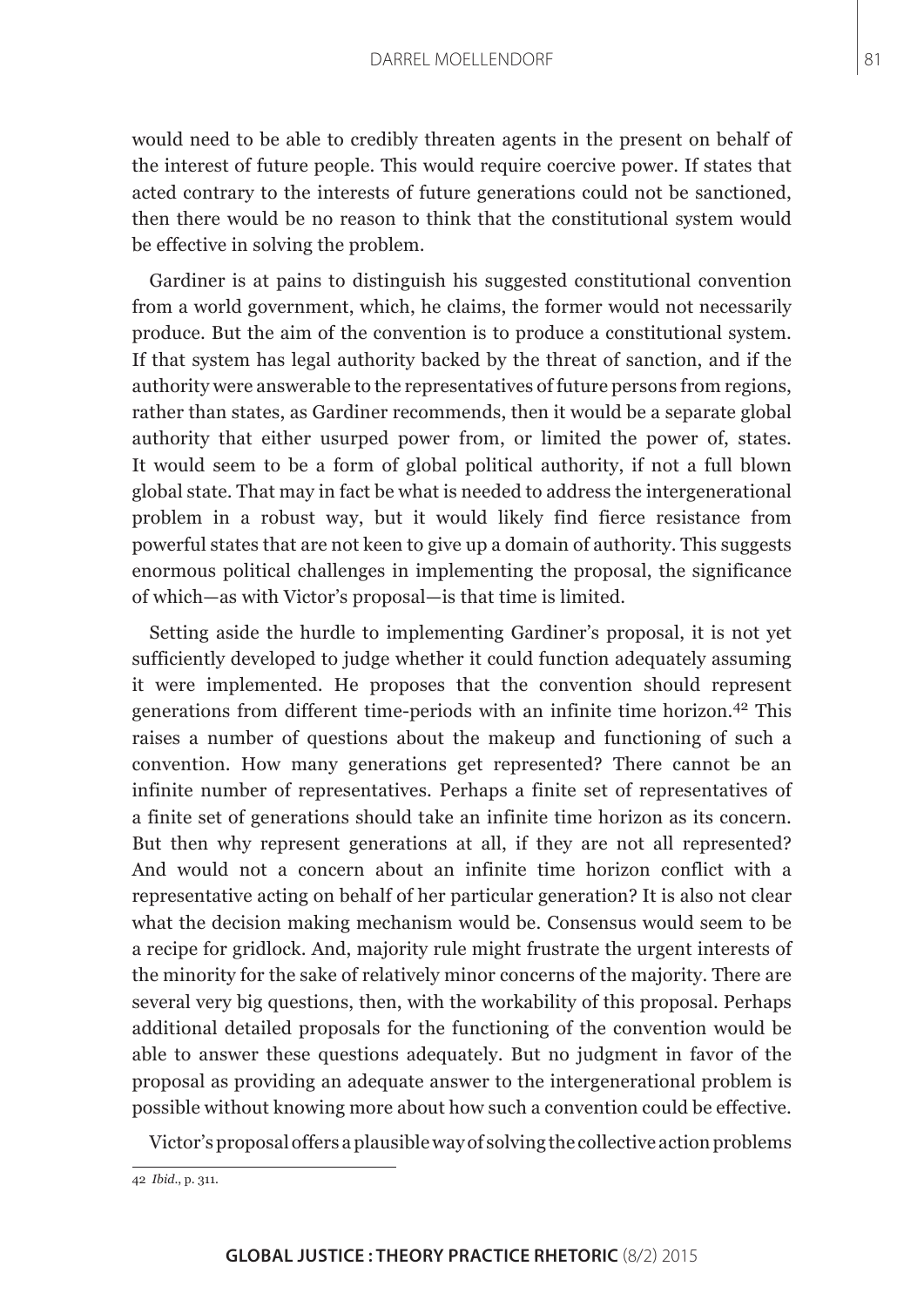he analyzes, but it is likely to require a protracted process of implementation. Gardiner's proposal is comparatively underdeveloped and seems to contain both serious obstacles to implementation due to state sovereignty and potential debilitating problems with respect to representation and decision making at the convention. These conclusions are not welcome news for the prospects of mitigating sufficiently to avoid dangerous climate change.

One way to go about hitting a global emissions limit would be to parcel out entitlements to states to emit according to an internationally negotiated plan. In the post-Kyoto Protocol policy environment, that has not been the means used. Since COP 15 the primary tool has been the pledge and review system. States make pledges based upon their perception of what they can accomplish and their expectations of what other states will pledge. At COP 16 the pledges of parties were part of the final, formal agreement. Those pledges are promises to reduce CO2 emissions by various percentages by 2020.

There are two important virtues of the pledge and review approach. First, the voluntary nature of the process promises widespread participation since each state may contribute to the effort as it sees fit. Second, pledges made as a result of domestic political processes, and not as a result of diplomatic pressure, provide a procedural safeguard against poorer, weaker states being put under diplomatic duress. By ratifying the UNFCCC, states have promised to respect a right to sustainable development. Arguably this is one the most important side-constraints based on considerations of justice to the goal of mitigation climate change.43 But insofar as either the tragedy of commons or the intergenerational problem offer plausible explanations for the failure to mitigate climate change, we have good reason to expect that the pledge and review process will yield over-all a fairly small package of emissions reductions. Under pledge and review there is no central authority to establish an incentive for states to mitigate, and there is no institutional means by which subsequent generations can hold the present generation accountable.

#### **Hope for Avoiding Dangerous Climate Change**

The avoidance of dangerous climate change requires both substantial climate change mitigation and a distribution of the costs of mitigation that does not avoidably slow the ongoing process of poverty eradication. The collective action problems discussed in the previous two sections generally provide reasons for anxiety that efforts to mitigate will be weak. However, regardless of whether the failure to mitigate were best explained by the tragedy of commons or the intergenerational problem, the problem would be undermined if climate change mitigation did not necessarily involve assuming net costs,

<sup>43</sup> See Moellendorf (2014), ch. 5.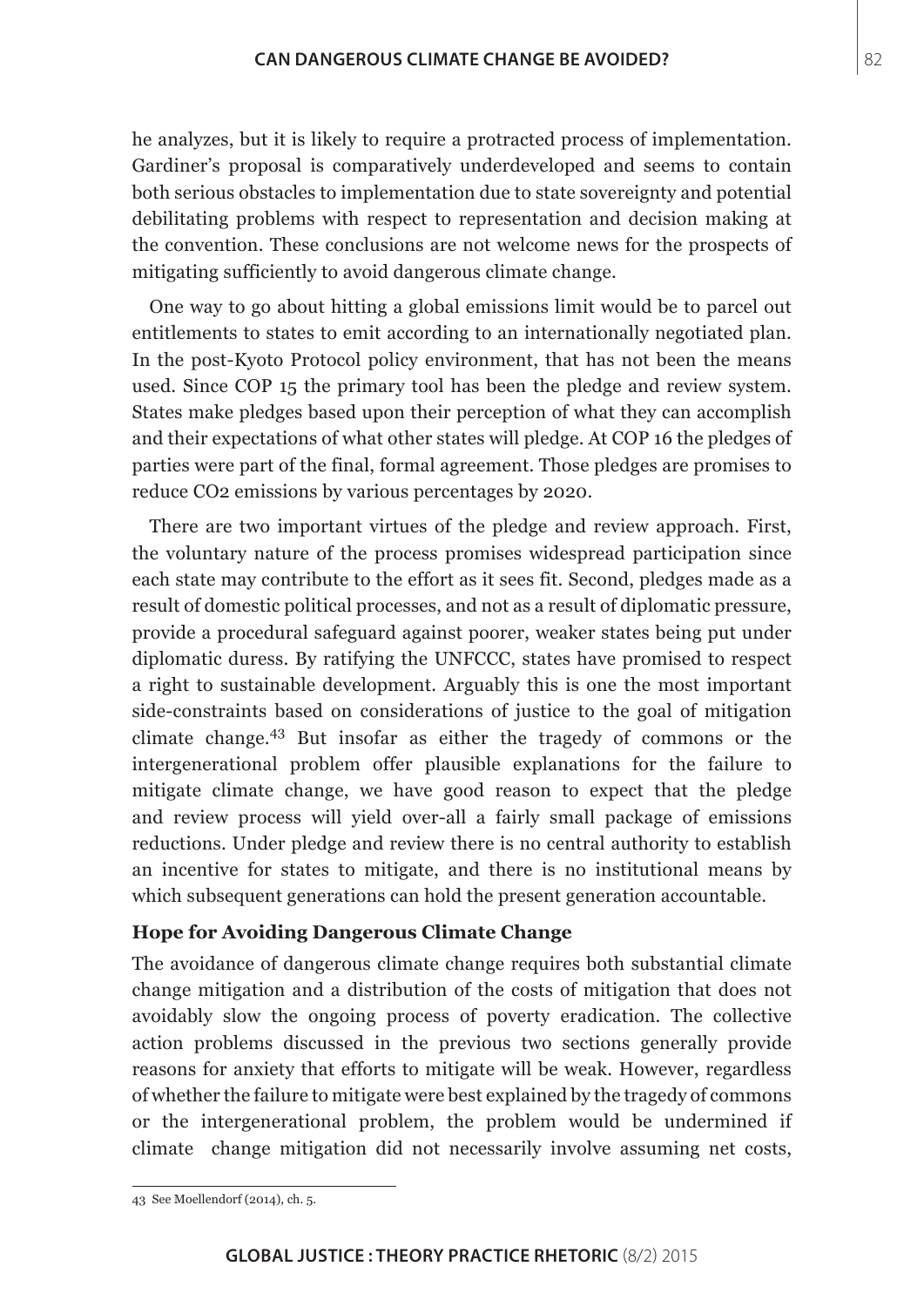either for a state or an earlier generation. There is some indication of such evidence.

Recent work by Nicolas Stern and his colleagues argues that there is good reason to believe that the costs of climate change mitigation over the shortto medium-term do not exceed the benefits in many cases. This is driven primarily by two factors. The first is the falling costs of renewable energy, solar photovoltaic energy in particular. Stern claims that, 'The cost of energy that can be delivered from these devices is competitive (i.e. without the need for subsidies and in the absence of appropriate carbon taxes) in perhaps 80 or so countries.'44 How much we can generalize from this about the ability of renewable energy to compete widely in various national markets as a full substitute for fossil fuels is not yet clear. But there are grounds for reasonable hope that the absolute costs of transitioning to renewable energy are declining. Moreover, we are coming to better understand that there are short-term costs of fossil fuels. The high costs of human mortality and morbidity resulting from the particulate matter that is the by-product of burning fossil fuels, especially in quickly developing countries such as China, are now well-established.45 There are then important co-benefits of climate change mitigation that can accrue over the short- to medium-term. Very importantly, the combined effect of these two factors may be that there are net benefits resulting from climate change mitigation over the short- to mediumterm in many areas. That would undermine collective action problems of either of the two forms discussed above. If the relative costs of renewable energy seem likely to continue to fall, that would provide reason to believe that a pledge and review policy that initially lacked mitigation ambition could be increased over time. A mitigation agreement that requires periodic revision of the commitments of parties could offer hope of eventually achieving more than the initial commitments.

The collective action problems discussed above could persist, however, even if there were no short- to medium-term costs of mitigation as long as the belief in such costs persisted. We should distinguish between the fact-relative sense of what a party has reason to do and the belief-relative sense.<sup>46</sup> A party may have reason to do X, if X would be required by appropriate standards of rationality (whatever these are) in light of all of the facts. Alternatively a party may reason to do X, if X would be required by appropriate standards of rationality in light of the party's beliefs about the facts. Now, the explanation

<sup>44</sup> Nicolas Stern, 'Economic Development and Values: Making policy', *Proceedings of the Royal Society B* 282 (2015), p. 5.

<sup>45</sup> *Ibid*., p. 6.

<sup>46</sup> Parfit (2011), p. 150 ff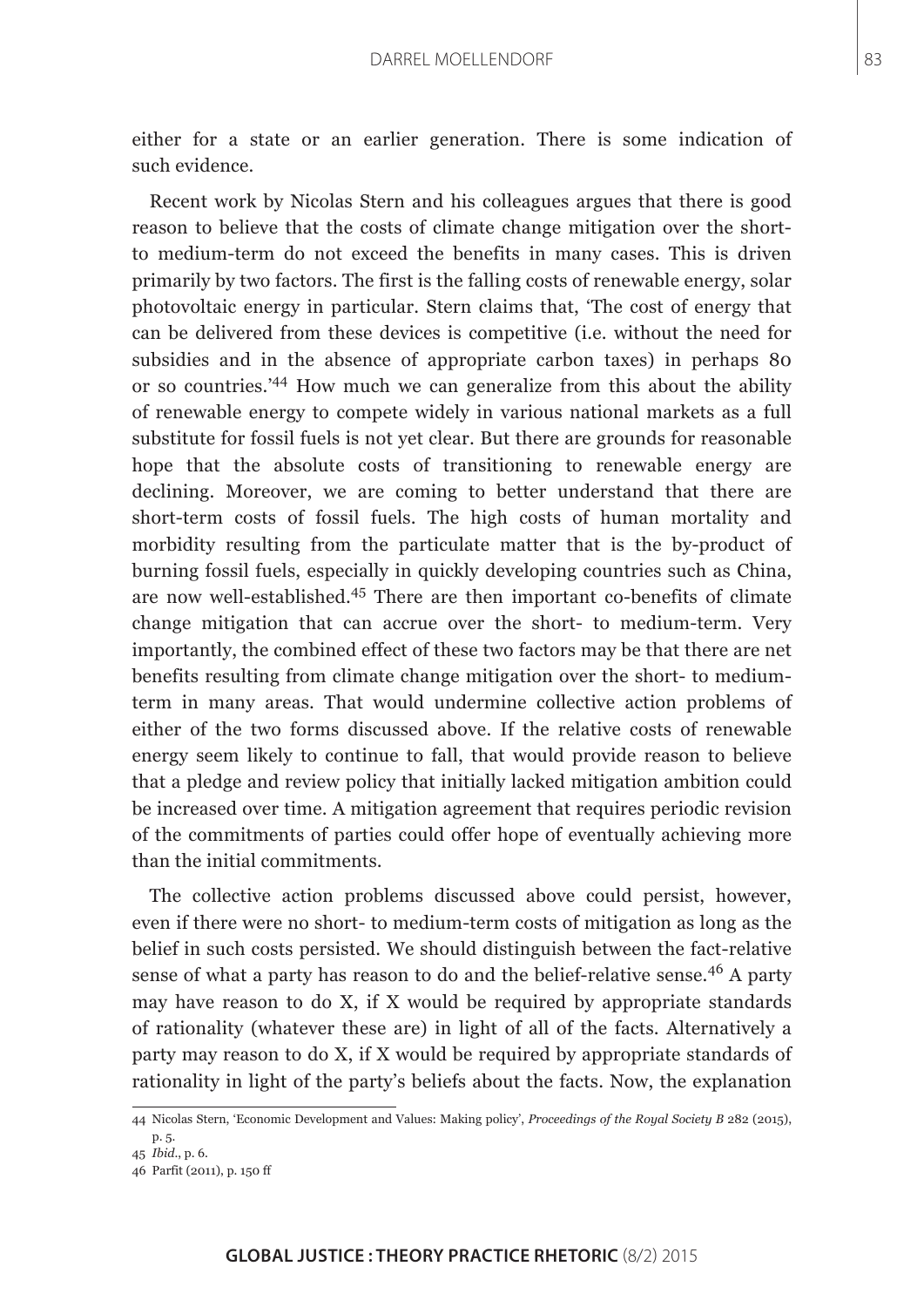of action typically invokes agents' beliefs about their interests. Insofar as collective action problems seek to explain mitigation failures, then, what matters is what agents believe. Hence, it could be the case that the collective action problems persist even if Stern's arguments provide genuine insight into the truth of the claim that there are short- to medium-term co-benefits of climate change mitigation. This would be the case, if Stern's arguments were not widely disseminated, understood, and accepted. Education about the co-benefits of mitigation is, then, of immense importance.

An additional concern is that even if there were net benefits of mitigation, rendering a mitigation policy a Kaldor-Hicks improvement over nonmitigation, the distribution of these benefits may create winners and losers. This is important both for morality and for politics. Some of the losers may have claims of justice to be compensated. For example, workers in the coal industry may require retraining. Morally appropriate domestic mitigation policy must adequately respond to such claims. More problematic for effecting a transition to a carbon free economy are the political hurdles. Some losers may be capable of organizing powerful political lobbies that resist change. For example, according to the International Energy Agency no more than one third of the known fossil fuel reserves can be burned prior to 2050 if warming is to be limited to  $2^{\circ}C^{47}$ . The fossil fuel industry is capable of mobilizing well-funded political campaigns against the removal of subsidies for coal and support for renewable energy. This underscores the political importance of campaigns such the fossil fuel divestment movement. Campaigns such as these can also play an educating role in disseminating information about the co-benefits of climate change mitigation.

## **Conclusion**

It might seem sensible to think that the best hope for mitigation sufficient to avoid dangerous change is an international negotiating process that centrally assigns burdens to states that are both equitable and sufficient as a total package to reduce substantially the risks of climate change, and that yields an institutional structure capable of enforcing those assignments. I, at least, have been tempted by that view. The arguments of this paper suggest that that is not where we should place our hopes. Widespread belief that there are shortto medium-term costs that must be borne in order to mitigate climate change seem to perpetuate collective action problems, which result in a failure of climate change mitigation. But to the extent that mitigation failure can be explained in this way, there is reason to doubt that any diplomatic process

<sup>47</sup> International Energy Agency, *World Energy Outlook 2012, Executive Summary*, <[http://www.iea.org/publications/](http://www.iea.org/publications/freepublications/publication/English.pdf) [freepublications/publication/English.pdf](http://www.iea.org/publications/freepublications/publication/English.pdf)> (Accessed 13 Oct. 2015), p. 3.